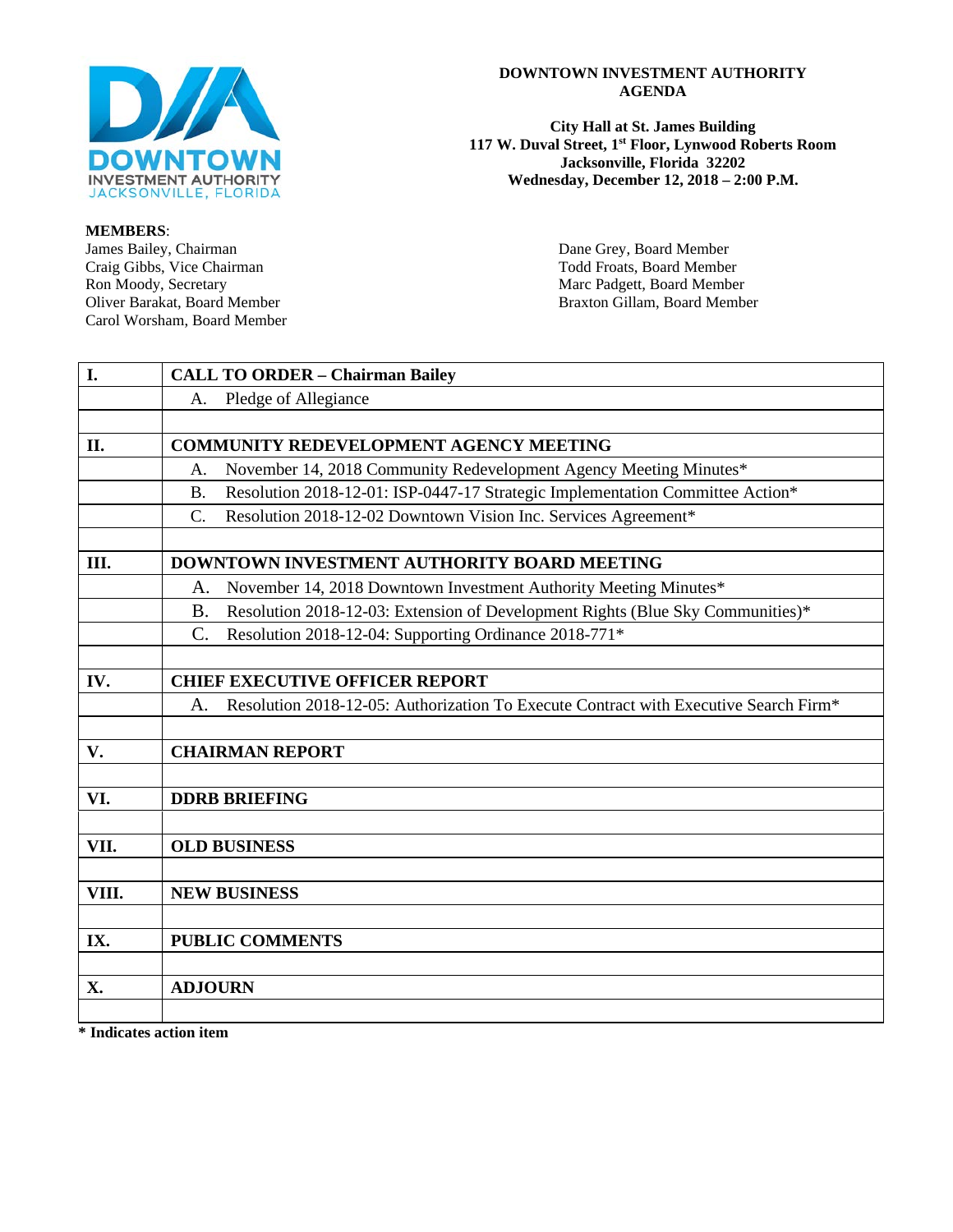

**Downtown Investment Authority Community Redevelopment Area Board City Hall at St. James Building, 117 West Duval Street, First Floor, Lynwood Roberts Room Jacksonville, FL. 32202** 

*Wednesday, December 12, 2018 – 2:00 p.m.* 

# *Community Redevelopment Agency MEETING MINUTES*

**Board Members Present:** Craig Gibbs, Esq.,Vice Chairman; Oliver Barakat; Dane Grey, Todd Froats; Ron Moody; Marc Padgett and Carol Worsham

**Board Members Absent:** Jim Bailey, Chairman and Braxton Gillam, Esq.

# **Council Members: None**

**Mayor's Staff:** Dr. Johnny Gaffney, Mayor's Office, Boards and Commission Liaison

**DIA Staff:** Brian Hughes, Mayor's Chief of Staff and Interim Chief Executive Officer; Guy Parola, Operations Manager; Tom Daly, Esq., Finance and Compliance Manager; Jackie Mott, Accountant, Jim Klement, Development Coordinator; and Karen Underwood-Eland, Executive Assistant

**Office of General Counsel:** John Sawyer, Esq.

Meeting Convened: 2:00 p.m.

# **I. CHAIRMANS REPORT**

Vice Chairman Gibbs called the CRA meeting to order.

# **A. November 14, 2018 Community Redevelopment Agency Meeting Minutes**

**A MOTION WAS MADE BY BOARD MEMBER MOODY AND SECONDED BY BOARD MEMBER GREY APPROVING THE NOVEMBER 14, 2018 COMMUNITY REDEVELOPMENT AGENCY MEETING MINUTES.**

# **THE MOTION PASSED UNANIMOUSLY 6-0-0**

# **B. Resolution 2018-12-01: ISP-0447-17 Strategic Implementation Committee Action**

# RESOLUTION 2018-12-01

A RESOLUTION OF THE DOWNTOWN INVESTMENT AUTHORITY ("DIA") ADOPTING THE STRATEGIC IMPLEMENTATION COMMITTEE'S RECOMMENDATION TO TERMINATE NEGOTIATIONS WITH JACOBS ENGINEERING, THE HIGHEST RANKED PROPOSAL TO ISP-0447-18;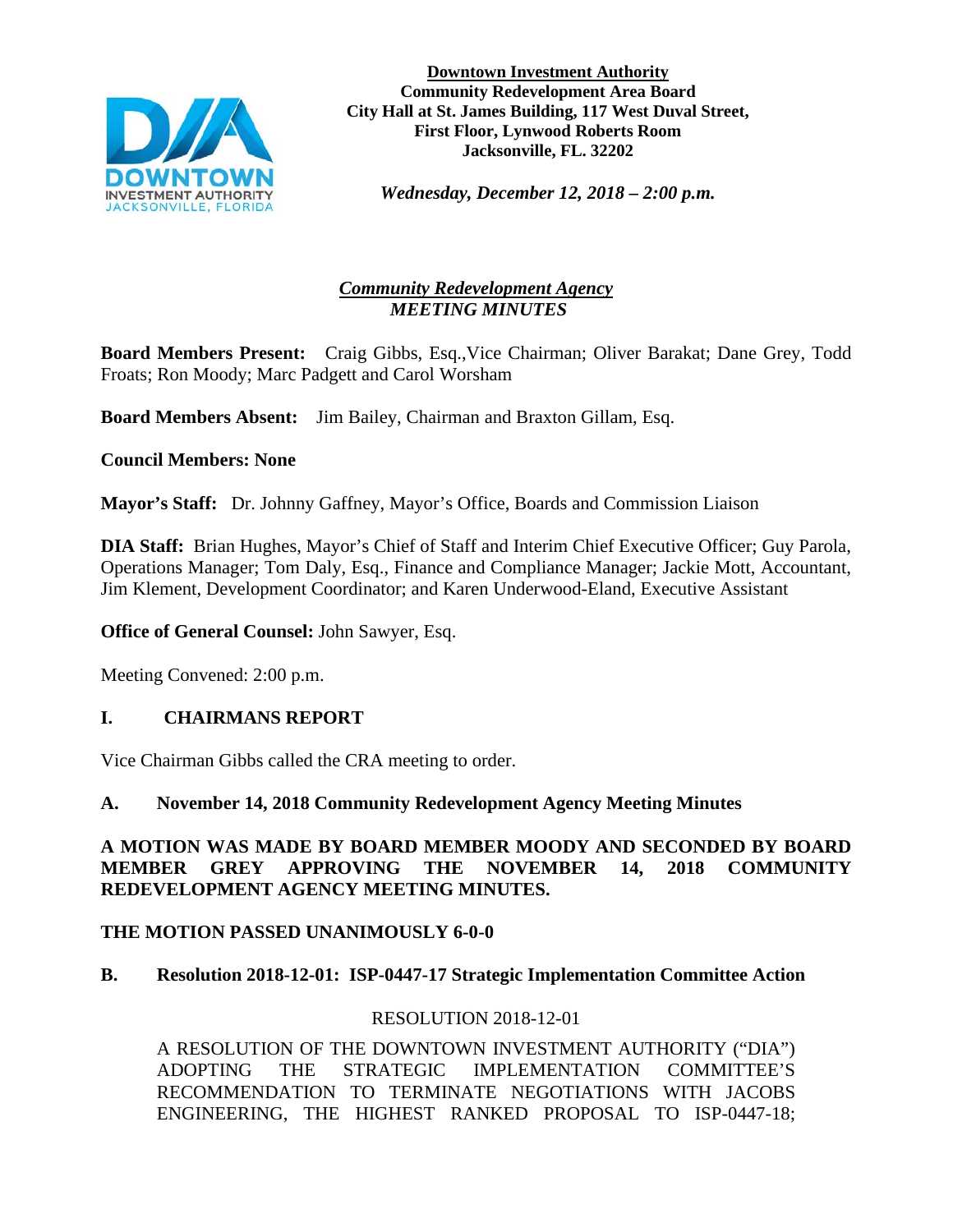Downtown Investment Authority Community Redevelopment Agency Meeting – December 12, 2018 Page 2 of 3

> REJECT ALL PROPOSALS RELATING TO ISP-0447-18; TERMINATE ISP-447- 18 (THE "NOTICE"); PROVIDING FOR AN EFFECTIVE DATE.

## **A MOTION WAS MADE BY BOARD MEMBER GREY AND SECONDED BY BOARD MEMBER PADGETT APPROVING RESOLUTION 2018-12-01.**

#### **THE MOTION PASSED UNANIMOUSLY 6-0-0.**

# **C. Resolution 2018-12-02: Downtown Vision Inc. Services Agreement**

#### RESOLUTION 2018-12-02

A RESOLUTION OF THE DOWNTOWN INVESTMENT AUTHORITY SUPPORTING THE MAINTAINING OF A 1.1 MILLS ASSESSMENT PAID TO DOWNTOWN VISION, INC. BY NON-EXEMPT PROPERTIES WITHIN THE BUSINESS IMPROVEMENT DISTRICT; SUPPORTING THE MAINTAINING OF THE EXISTING BUSINESS IMPROVEMENT DISTRICT BOUNDARIES; SUPPORTING THE ADOPTION BY THE CITY COUNCIL OF AN ENHANCED MUNICIPAL SERVICES AGREEMENT (THE "2019 SERVICES AGREEMENT") ATTACHED HERETO AS EXHIBIT 'A'; AUTHORIZING THE DOWNTOWN INVESTMENT AUTHORITY CHIEF EXECUTIVE OFFICER TO EXECUTE ALL DOCUMENTS AND OTHERWISE TAKE ALL ACTION NECESSARY TO EFFECTUATE THE PURPOSES OF THIS RESOLUTION; PROVIDING FOR AN EFFECTIVE DATE.

Jake Gordon, Downtown Vision Inc Chief Executive Officer was present.

Board Member Barakat entered the proceedings and abstained from voting due to his Board membership on the Downtown Vision Inc.

## **A MOTION WAS MADE BY BOARD MEMBER MOODY AND SECONDED BY BOARD MEMBER GREY APPROVING RESOLUTION 2018-12-02.**

**THE MOTION PASSED UNANIMOUSLY 6-0-1 (Barakat abstained).**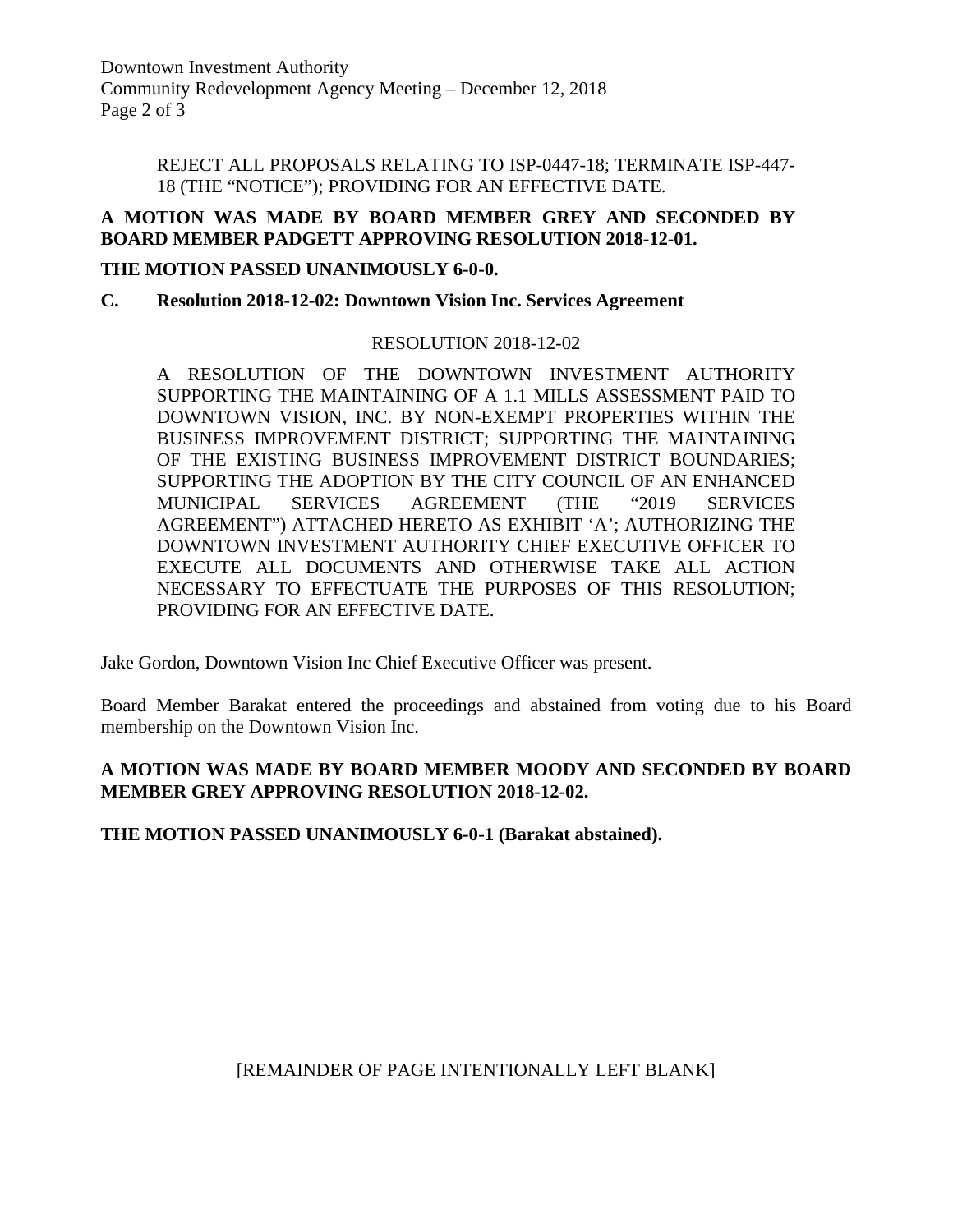Downtown Investment Authority Community Redevelopment Agency Meeting – December 12, 2018 Page 3 of 3

# **II. DOWNTOWN INVESTMENT AUTHORITY REGULAR MEETING**

Occurs post-closing of Community Redevelopment Agency Meeting.

# **III. CEO REPORT**

Occurs post-closing of Community Redevelopment Agency Meeting.

# **IV. DDRB BRIEFING**

Occurs post-closing of Community Redevelopment Agency Meeting.

## **V. OLD BUSINESS**

Occurs post-closing of Community Redevelopment Agency Meeting.

## **VI. NEW BUSINESS**

Occurs post-closing of Community Redevelopment Agency Meeting.

# **VII. PUBLIC COMMENTS**

None

# **VIII. ADJOURNMENT**

There being no further business, Vice Chairman Gibbs adjourned the CRA meeting at approximately 2:15 p.m.

*The written minutes for this meeting are only an overview of what was discussed. For verbatim comments of this meeting, a transcript is available upon request. Please contact Karen Underwood, at (904) 630-3492, or by email at karenu@coj.net.*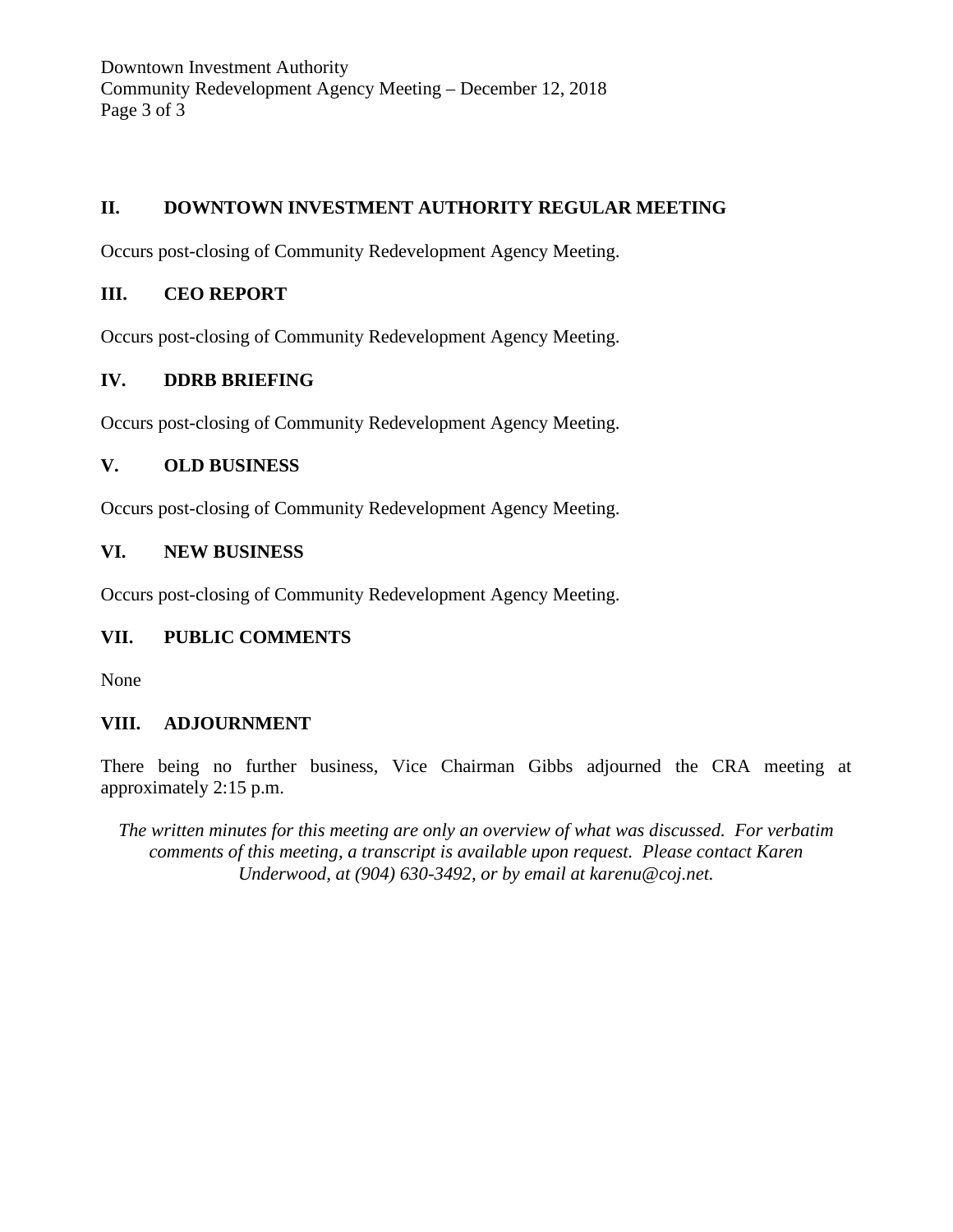

# *Downtown Investment Authority MEETING MINUTES*

**Board Members Present:** Craig Gibbs, Esq.Vice Chairman; Oliver Barakat; Dane Grey; Todd Froats; Ron Moody; Marc Padgett and Carol Worsham

**Board Members Absent:** Jim Bailey, Chairman, Braxton Gillam, Esq.

**Council Members:** Lori Boyer

**Mayor's Staff:** Dr. Johnny Gaffney, Mayor's Office, Boards and Commission Liaison

**DIA Staff:** Brian Hughes, Office of the Mayor Chief of Staff and Interim Chief Executive Officer; Guy Parola, Operations Manager; Tom Daly, Esq., Finance and Compliance Manager; Jim Klement, Development Coordinator; and Karen Underwood-Eiland.

**Office of General Counsel:** John Sawyer, Esq.

Meeting Convened: 2:15 p.m.

## **I. CALL TO ORDER**

Vice Chairman Gibbs called the DIA meeting to order at 2:15 p.m.

## **II. DOWNTOWN INVESTMENT AUTHORITY REGULAR MEETING**

**A. Approval of the November 14, 2018 DIA Regular Meeting Minutes**

#### **A MOTION WAS MADE BY BOARD MEMBER MOODY AND SECONDED BY BOARD MEMBER WORSHAM APPROVING THE NOVEMBER 14, 2018 DIA MEETING MINUTES.**

## **THE MOTION PASSED UNANIMOUSLY 7-0-0.**

**B. Resolution 2018-12-03: Extension of Development Rights (Blue Sky Communities)** 

Mark Scruby, Senior Counsel with Rogers Towers was present to answer any questions.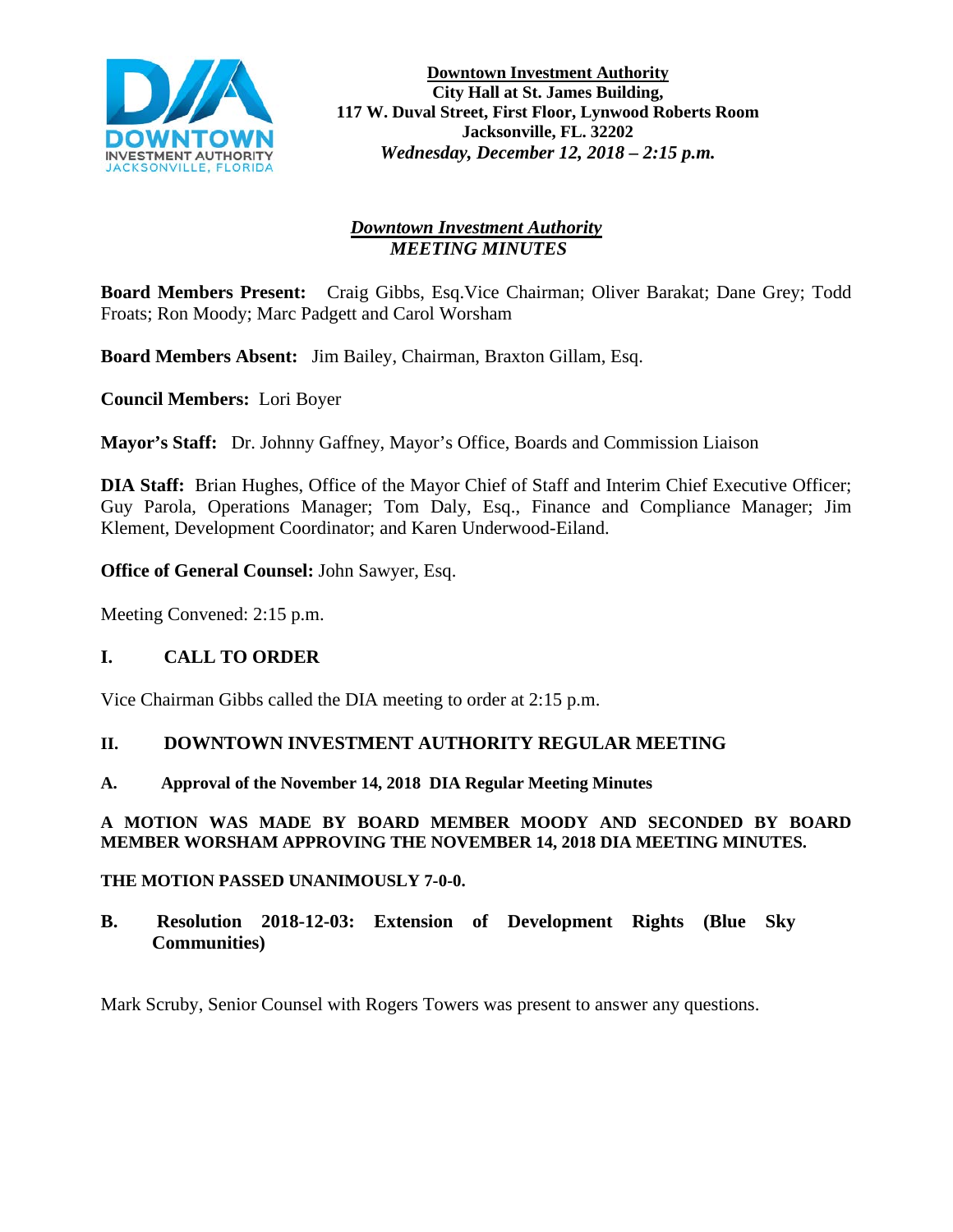Downtown Investment Authority Regular Meeting Minutes – Wednesday, December 12, 2018 Page 2 of 4

#### RESOLUTION 2018-12-03

A RESOLUTION OF THE DOWNTOWN INVESTMENT AUTHORITY ("DIA") AMENDING SECTIONS 4 AND 5 OF RESOLUTION 2018-08-04 ATTACHED HERETO AS EXHIBIT 'A'; AUTHORIZING THE CHIEF EXECUTIVE OFFICER TO EXECUTE THE CONTRACTS AND DOCUMENTS AND OTHERWISE TAKE ALL NECESSARY ACTION IN CONNECTION THEREWITH TO EFFECTUATE THE PURPOSES OF THIS RESOLUTION; PROVIDING AN EFFECTIVE DATE.

#### **THE MOTION PASSED UNANIMOUSLY 7-0-0.**

#### **C. Resolution 2018-12-04: Supporting Ordinance 2018-771**

#### RESOLUTION 2018-12-04

A RESOLUTION OF THE DOWNTOWN INVESTMENT AUTHORITY ("DIA") SUPPORTING THE ADOPTION BY THE CITY COUNCIL OF CITY COUNCIL BILL NUMBER 2018-771, WHICH BILL AMENDS THE CONSOLIDATED DOWNTOWN DEVELOPMENT OF REGIONAL IMPACT ("DRI") DEVELOPMENT ORDER TO EXPAND THE GEOGRAPHIC BOUNDARY DESCRIPTION OF THE PROPERTY IDENTIFIED WITHIN THE DRI DEVELOPMENT ORDER TO INCLUDE THAT PROPERTY KNOWN AS METROPOLITAN PARK AND ALSO THAT PARCEL OF LAND COMMONLY REFERRED TO AS "LOT J" LOCATED ADJACENT TO AND WESTERLY OF TIAA BANK FIELD; AUTHORIZING THE CHIEF EXECUTIVE OFFICER TO EXECUTE ALL DOCUMENTS AND OTHERWISE TAKE ALL NECESSARY ACTION IN CONNECTION THEREWITH TO EFFECTUATE THE PURPOSES OF THIS RESOLUTION; PROVIDING AN EFFECTIVE DATE.

#### **A MOTION WAS MADE BY BOARD MEMBER PADGETT AND SECONDED BY BOARD MEMBER MOODY APPROVING RESOLUTION 2018-12:04.**

**THE MOTION PASSED UNANIMOUSLY 7-0-0.**

[REMAINDER OF PAGE INTENTIONALLY LEFT BLANK]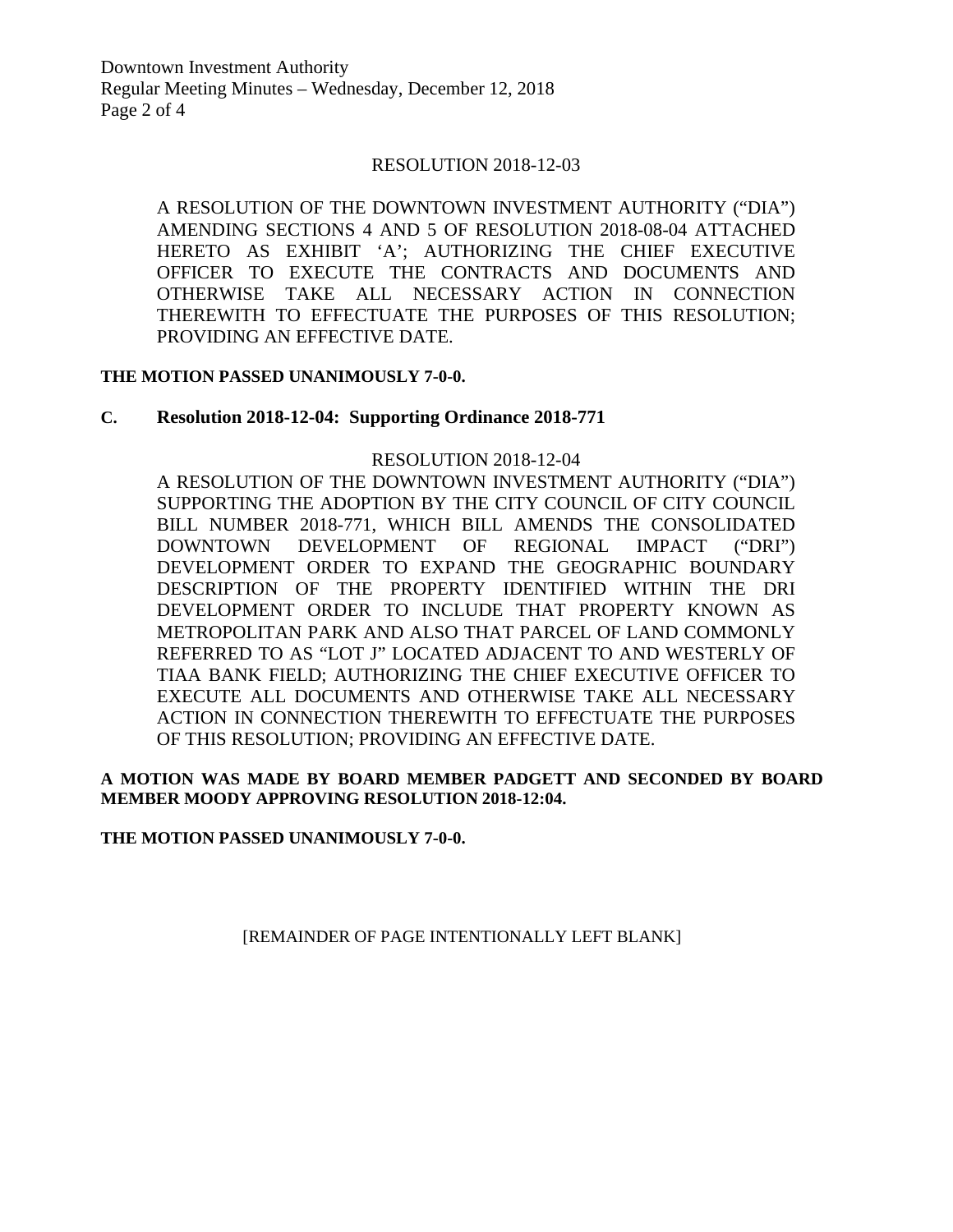Downtown Investment Authority Regular Meeting Minutes – Wednesday, December 12, 2018 Page 3 of 4

## **III. CEO REPORT**

## **A. Resolution 2018-12-05: Authorization to Execute Contract with Executive Search Firm**

Interim CEO Hughes advised the Board to support an authorization for him to engage and sign the contract with Jorgenson Consulting and arrange them on the schedule for future board meetings to work on the CEO Search.

## RESOLUTION 2018-12-05

A RESOLUTION OF THE DOWNTOWN INVESTMENT AUTHORITY (THE "DIA") AUTHORIZING AND INSTRUCTING ITS INTERIM CHIEF EXECUTIVE OFFICER TO EXECUTE AN AGREEMENT FOR EXECUTIVE SEARCH SERVICES WITH JORGENSON CONSULTING, INC. PURSUANT TO P-03-19; AUTHORIZING ITS INTERIM CHIEF EXECUTIVE OFFICER TO TAKE ALL NECESSARY ACTION IN CONNECTION THEREWITH TO EFFECTUATE THE PURPOSES OF THIS RESOLUTION; PROVIDING FOR AN EFFECTIVE DATE.

# **A MOTION WAS MADE BY BOARD MEMBER PADGETT AND SECONDED BY BOARD MEMBER BARAKAT APPROVING RESOLUTION 2018-12-05.**

## **THE MOTION PASSED UNANIMOUSLY 7-0-0.**

## **IV. DDRB BRIEFING**

Jim Klement provided a brief summary of the agenda items. The DDRB meeting will be held Thursday, December 13, 2018 at 2:00 in the Lynwood Roberts Room. The next meeting will be scheduled Thursday, January 10, 2019 at 2:00 p.m. in the Don Davis Room.

## **V. OLD BUSINESS**

**None** 

## **VI. NEW BUSINESS**

Council Member Boyer updated the Board regarding a lunch-and-learn meeting Wednesday, December  $19<sup>th</sup>$  at noon regarding the downtown design standards. She suggested all of the downtown be rezoned to CCBD. The prohibited uses in CCBD would be modified.

Ordinance 2018-837 is being introduced through City Council that came out of the Tourist Development Council recommending some improvements at the Times Union Performing Arts Center. Interior to the building creates a small visitors center along the Riverwalk. The other legislation is to implement an outdoor venue which is modeled after the Miami Beach Symphony Hall.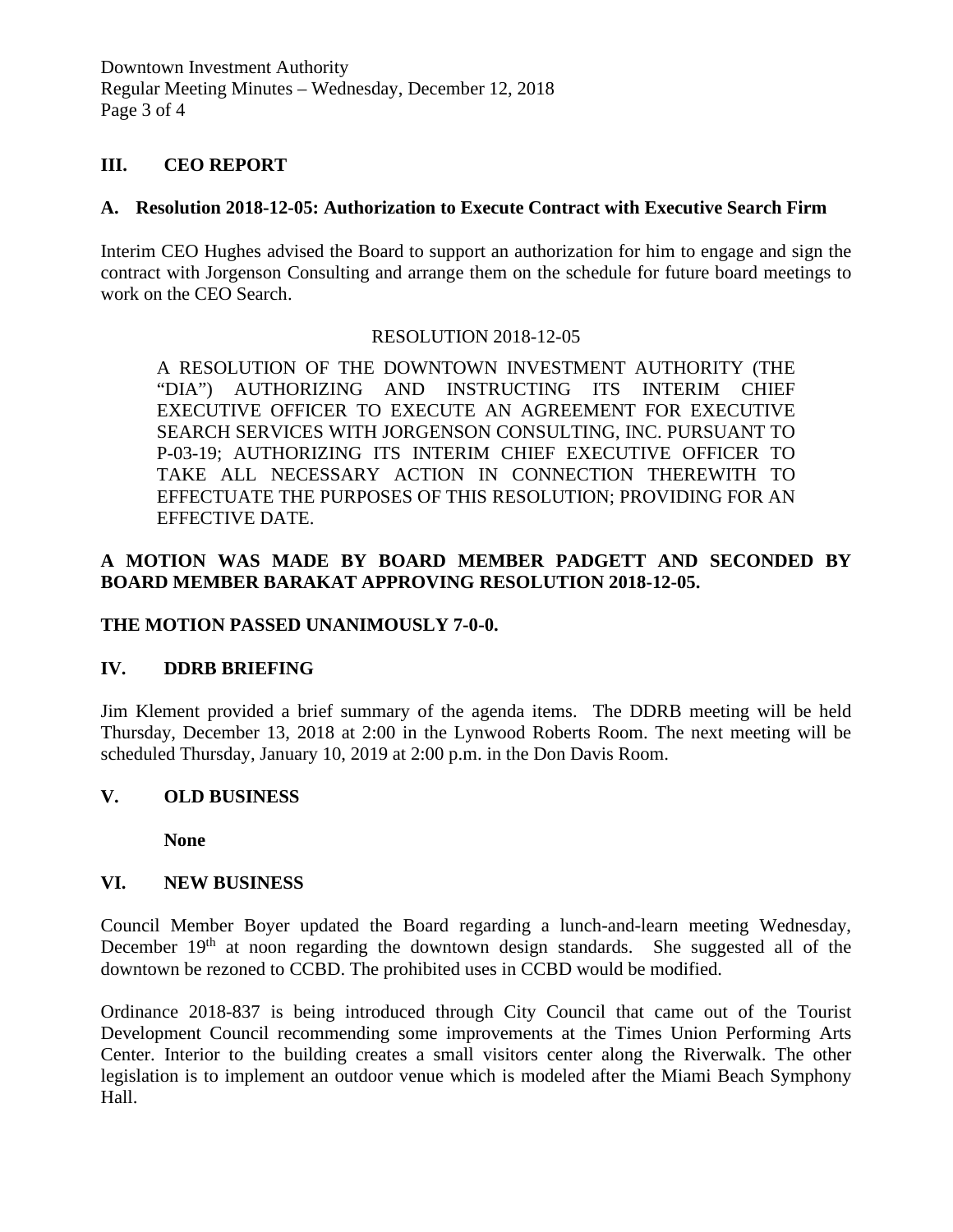Downtown Investment Authority Regular Meeting Minutes – Wednesday, December 12, 2018 Page 4 of 4

## **VII. PUBLIC COMMENTS**

Richard Carr and Theresa Brunke American Realty and Management Company commented about the need for the list of DIA owned properties for the investors coming in to purchase some of the available lands.

Interim CEO Hughes responded that he will get the appropriate staff to work on the information.

Ryan Hoover updated the board on the Lofts at Monroe, Lofts at LaVilla, Lofts at Jefferson and the Lofts at Brooklyn.

There being no further business, Vice Chairman Gibbs adjourned the DIA meeting at approximately 2:45 p.m.

*The written minutes for this meeting are only an overview of what was discussed. For verbatim comments of this meeting, a transcript is available upon request. Please contact Karen Underwood, at (904) 630-3492, or by email at karenu@coj.net.*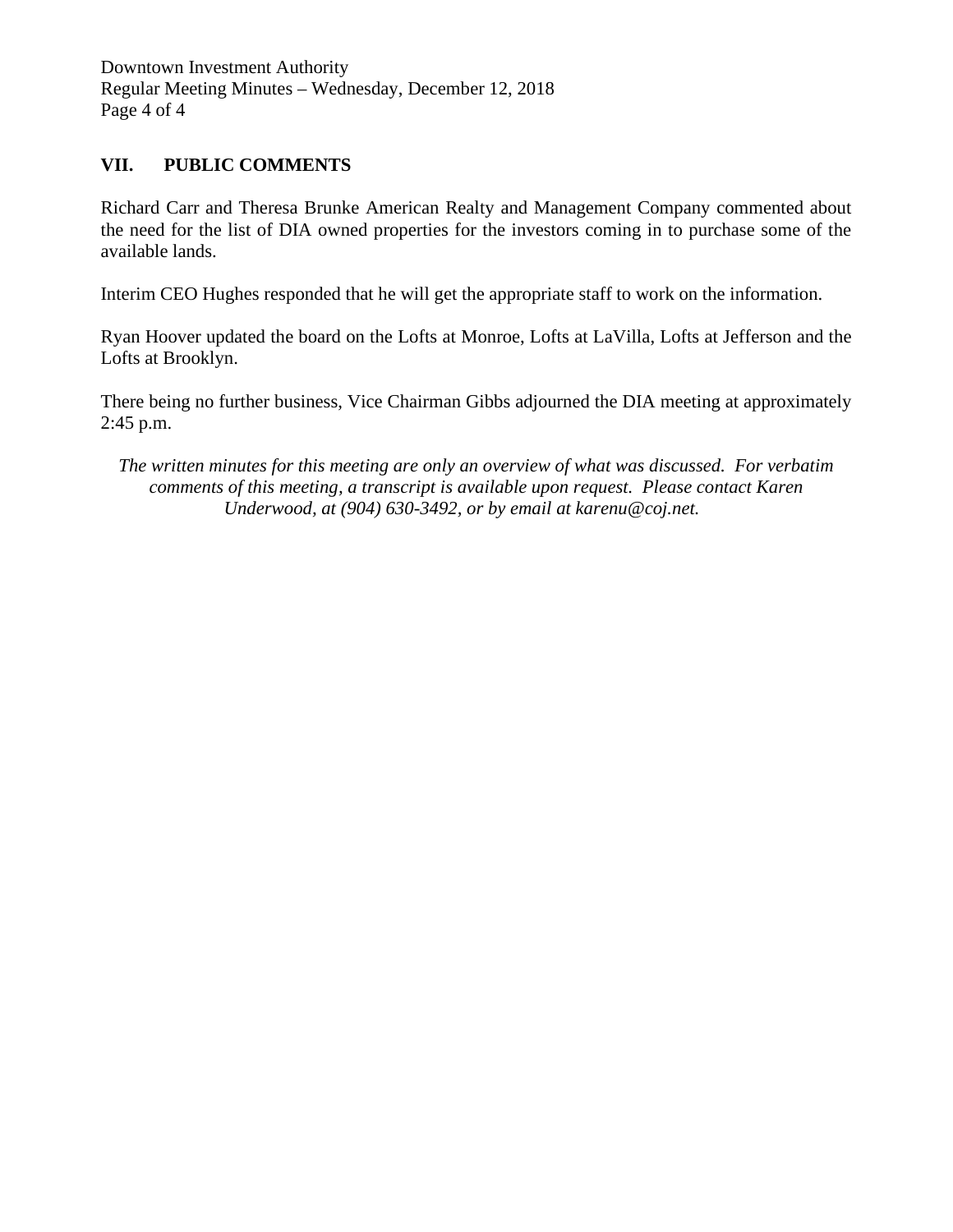**A RESOLUTION OF THE DOWNTOWN INVESTMENT AUTHORITY ("DIA") ADOPTING THE STRATEGIC IMPLEMENTATION COMMITTEE'S RECOMMENDATION TO TERMINATE NEGOTIATIONS WITH JACOBS ENGINEERING, THE HIGHEST RANKED PROPOSAL TO ISP-0447-18; REJECT ALL PROPOSALS RELATING TO ISP-0447-18; TERMINATE ISP-447-18 (THE "NOTICE"); PROVIDING FOR AN EFFECTIVE DATE.** 

**WHEREAS**, via the adoption of Resolution 2018-01-01, the DIA instructed its Chief Executive Officer ("CEO"), through the City's Procurement Division, to seek proposals for the development of a convention center hotel, parking garage and convention center space to be located on City-Owned property located at 220 East Bay Street and 330 East Bay Street (the "Project"); and

**WHEREAS**, on March 30, 2018, the DIA through the City's Procurement Division issued ISP-447-18 (the "Notice") for the proposed development of the Project; and

**WHEREAS**, after a notice period satisfying the minimum requirements of Section 163.380, Florida Statutes, and Section 122.434, Jacksonville Code of Ordinances, three (3) proposals were received by the August 1, 2018 proposal opening deadline; and

**WHEREAS**, in accordance with the evaluation criteria set forth in the Notice, Jacobs Engineering was determined to have submitted the highest ranked proposal (the "Response") by the Evaluation Committee; and

**WHEREAS**, via adoption of Resolution 2018-09-05, the DIA adopted the Evaluation Committee's recommendation selecting Jacobs Engineering as the highest ranking proposer received pursuant to the Notice; and

**WHEREAS**, at its November 14, 2018 meeting the DIA Chair, requested that the Strategic Implementation Committee meet to discuss the Notice and Response in light of concerns voiced by the City and requesting that the Committee bring forth to the DIA Board a recommendation on next steps in regards to the Notice and Response; and

**WHEREAS**, the Strategic Implementation Committee met on December 6, 2018 and, after deliberating voted to recommend to the DIA Board that negotiations with Jacobs Engineering be terminated and that the DIA Board reject all proposals and terminate the Notice pursuant to Sections 2.2 and 2.8 of the Notice, NOW THEREFORE

**BE IT RESOLVED, by the Downtown Investment Authority:** 

**Section 1.** The DIA finds that the recitals set forth above are true and correct and are incorporated herein by this reference.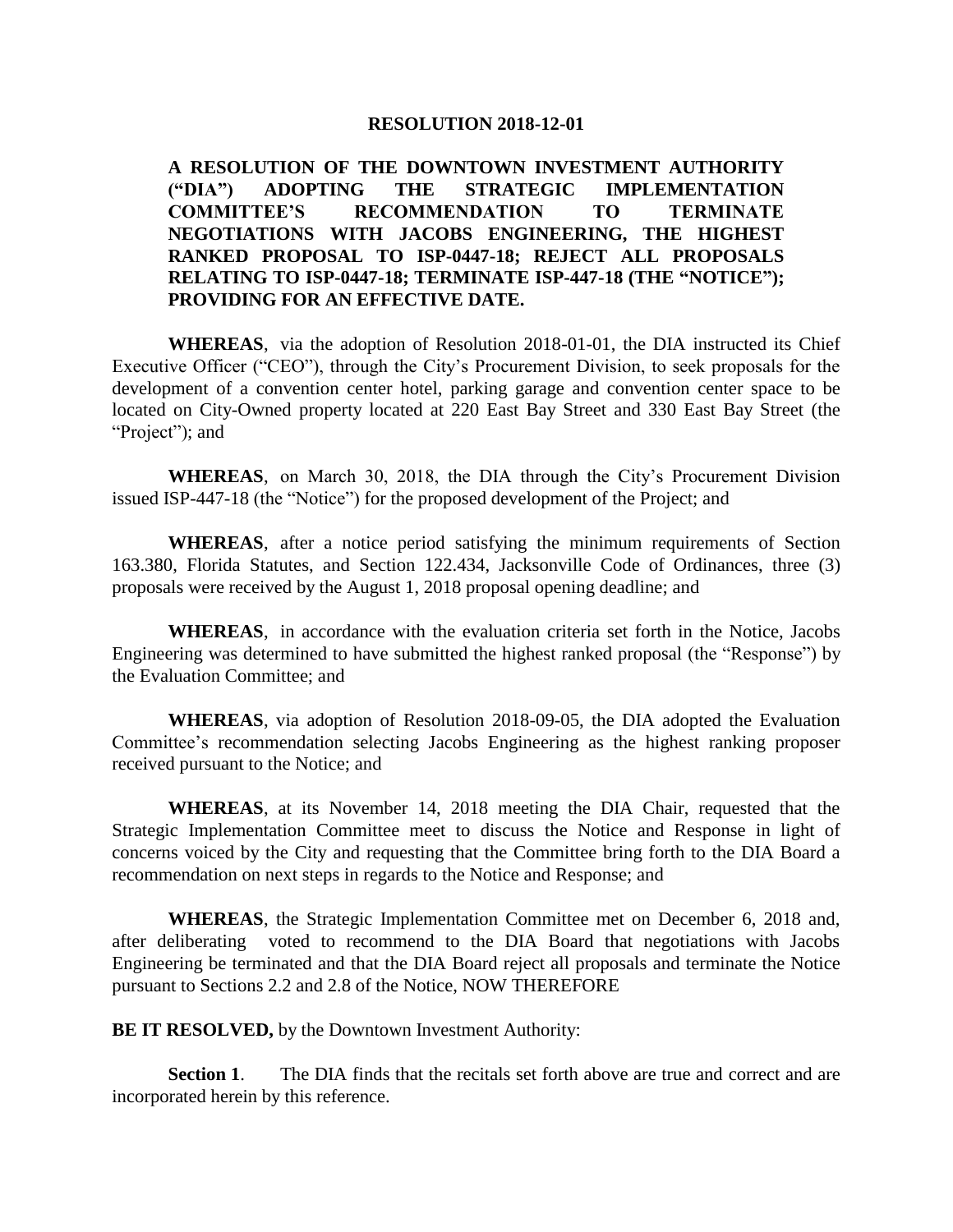**Section 2.** The DIA hereby adopts the recommendation of the Strategic Evaluation Committee to terminate negotiations with Jacobs Engineering, reject all proposals and terminate the Notice.

**Section 3.** The DIA hereby instructs its CEO to take all action necessary to effectuate the purpose of this Resolution

**Section 4.** This Resolution shall become effective on the date it is signed by the Chair of the DIA Board.

WITNESS: DOWNTOWN INVESTMENT AUTHORITY

**James Bailey, Chairman** Date

VOTE: In Favor: Opposed: Abstained: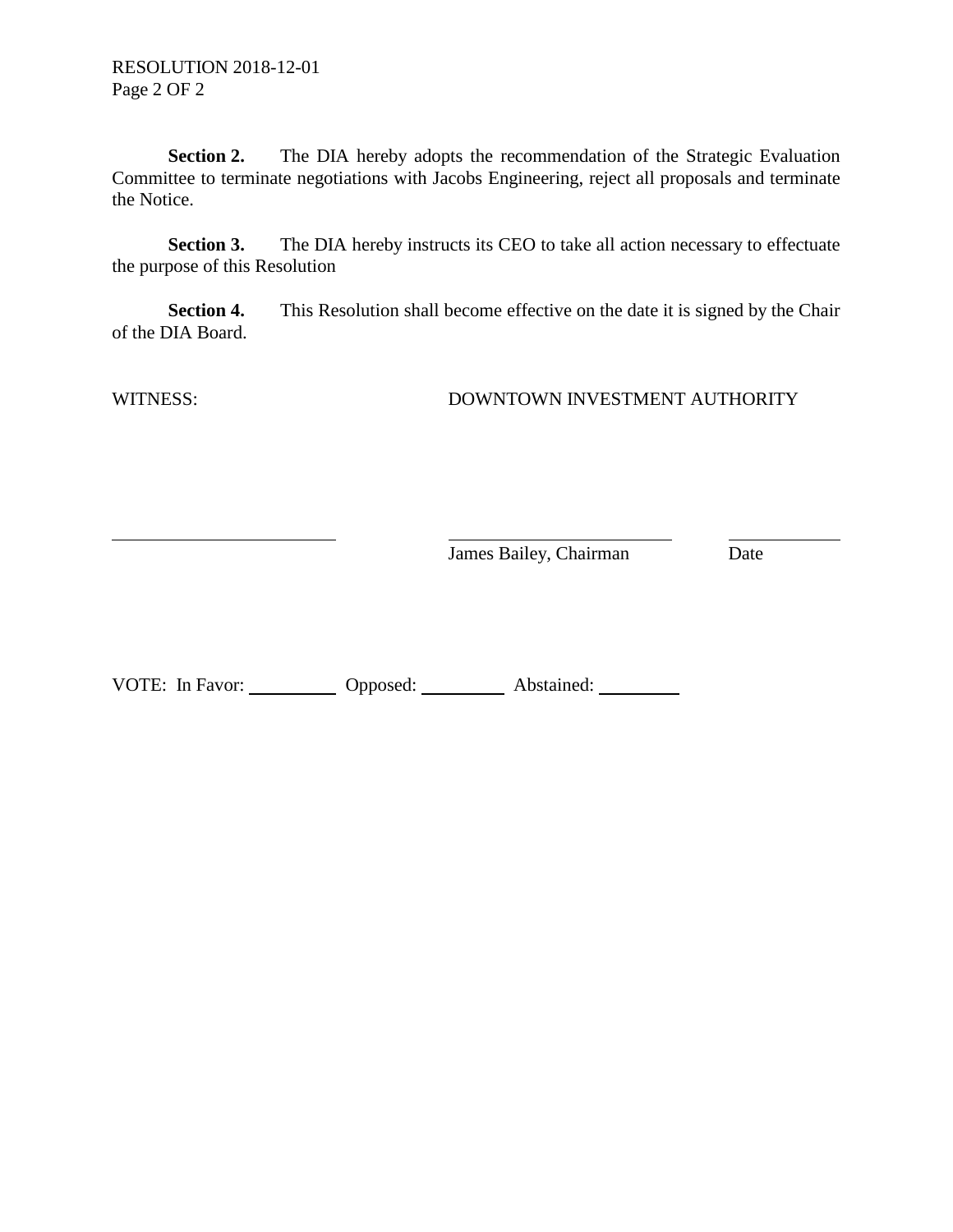**A RESOLUTION OF THE DOWNTOWN INVESTMENT AUTHORITY SUPPORTING THE MAINTAINING OF A 1.1 MILLS ASSESSMENT PAID TO DOWNTOWN VISION, INC. BY NON-EXEMPT PROPERTIES WITHIN THE BUSINESS IMPROVEMENT DISTRICT; SUPPORTING THE MAINTAINING OF THE EXISTING BUSINESS IMPROVEMENT DISTRICT BOUNDARIES; SUPPORTING THE ADOPTION BY THE CITY COUNCIL OF AN ENHANCED MUNICIPAL SERVICES AGREEMENT (THE "2019 SERVICES AGREEMENT") ATTACHED HERETO AS EXHIBIT 'A'; AUTHORIZING THE DOWNTOWN INVESTMENT AUTHORITY CHIEF EXECUTIVE OFFICER TO EXECUTE ALL DOCUMENTS AND OTHERWISE TAKE ALL ACTION NECESSARY TO EFFECTUATE THE PURPOSES OF THIS RESOLUTION; PROVIDING FOR AN EFFECTIVE DATE.**

**WHEREAS**, the Council, pursuant to Ordinance 1999-1175-E authorized the creation of a downtown business improvement district ("BID") in the City of Jacksonville; authorized the imposition of Special Assessments within the BID; made certain findings of fact as to the benefit to be derived by property owners within the BID; and authorized the execution by the City of an Enhanced Municipal Services Agreement ("Original Agreement") between the City and Downtown Vision, Inc., a Florida not-for-profit corporation ("DVI"); and

**WHEREAS**, the Original Agreement had a term of five years expiring September 30, 2005; and

**WHEREAS**, the City, pursuant to Ordinance 2005-785-E, approved the continuation of the Original Agreement by authorizing the City to enter into an Enhanced Municipal Services Agreement approved by the City on November 15, 2005 (the "2005 Services Agreement"); and

**WHEREAS**, the 2005 Services Agreement has a term of seven (7) years would have expired on September 30, 2012 unless renewed prior to that date; and

**WHEREAS**, the City, pursuant to Ordinance 2012-422, approved the continuation of the 2005 Services Agreement by authorizing the City to enter into an Enhanced Municipal Services Agreement approved by the City on July 24, 2012 (the "2012 Services Agreement"); and

**WHEREAS**, the 2012 Services Agreement has a term of seven (7) years will expire on September 30, 2019 unless renewed prior to that date; and

**WHEREAS**, the Downtown Investment Authority ("DIA") was designated the Community Redevelopment Agency and the City's economic development agency for Downtown by Ordinance 2014-0560-E; and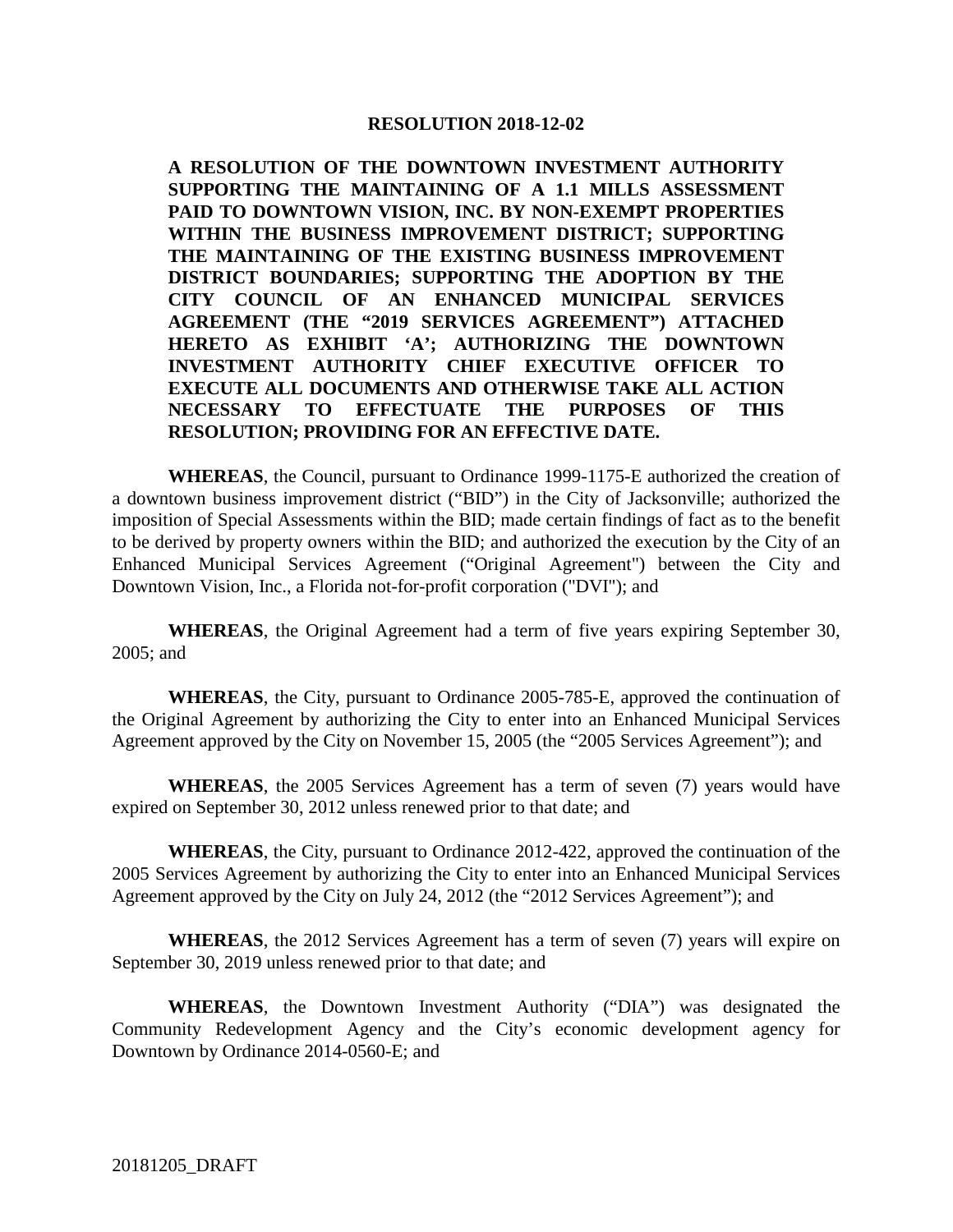**WHEREAS**, the DIA finds that the services provided by DVI advance the Redevelopment Goals adopted as part of the North Bank Downtown and Southside Community Redevelopment Area Plans; and provide direct and indirect benefits to the assessed property owners within the BID; and

**WHEREAS**, DIA supports maintaining the 1.1 mills assessment for non-exempt properties paid to DVI by properties within the BID; supports maintaining the existing BID boundaries; and supports the adoption by the City of the Enhanced Municipal Services Agreement (the "2019 Services Agreement") attached hereto as Exhibit 'A', NOW THEREFORE

**BE IT RESOLVED**, by the Downtown Investment Authority

**Section 1.** The DIA finds that the recitals set forth above are true and correct and are incorporated herein by this reference.

**Section 2.** For the seven year period beginning October 1, 2019 ending on September 30, 2026, the DIA recommends that the City maintain a 1.1 mills assessment paid to DVI by nonexempt properties within the BID; recommends that City Council maintain the existing BID boundaries; and recommends the City adopt the Enhanced Municipal Services Agreement (the "2019 Services Agreement") attached hereto as Exhibit 'A'.

**Section 3.** The DIA authorizes its Chief Executive Officer to execute all documents and otherwise take all action necessary to effectuate the purposes of this Resolution.

**Section 4.** The Effective Date of this Resolution is the date upon execution of the Resolution by the Chair of the DIA Board.

WITNESS: DOWNTOWN INVESTMENT AUTHORITY

James Bailey, Chairman Date

| VOTE: In Favor: | Opposed: | Abstained: |
|-----------------|----------|------------|
|-----------------|----------|------------|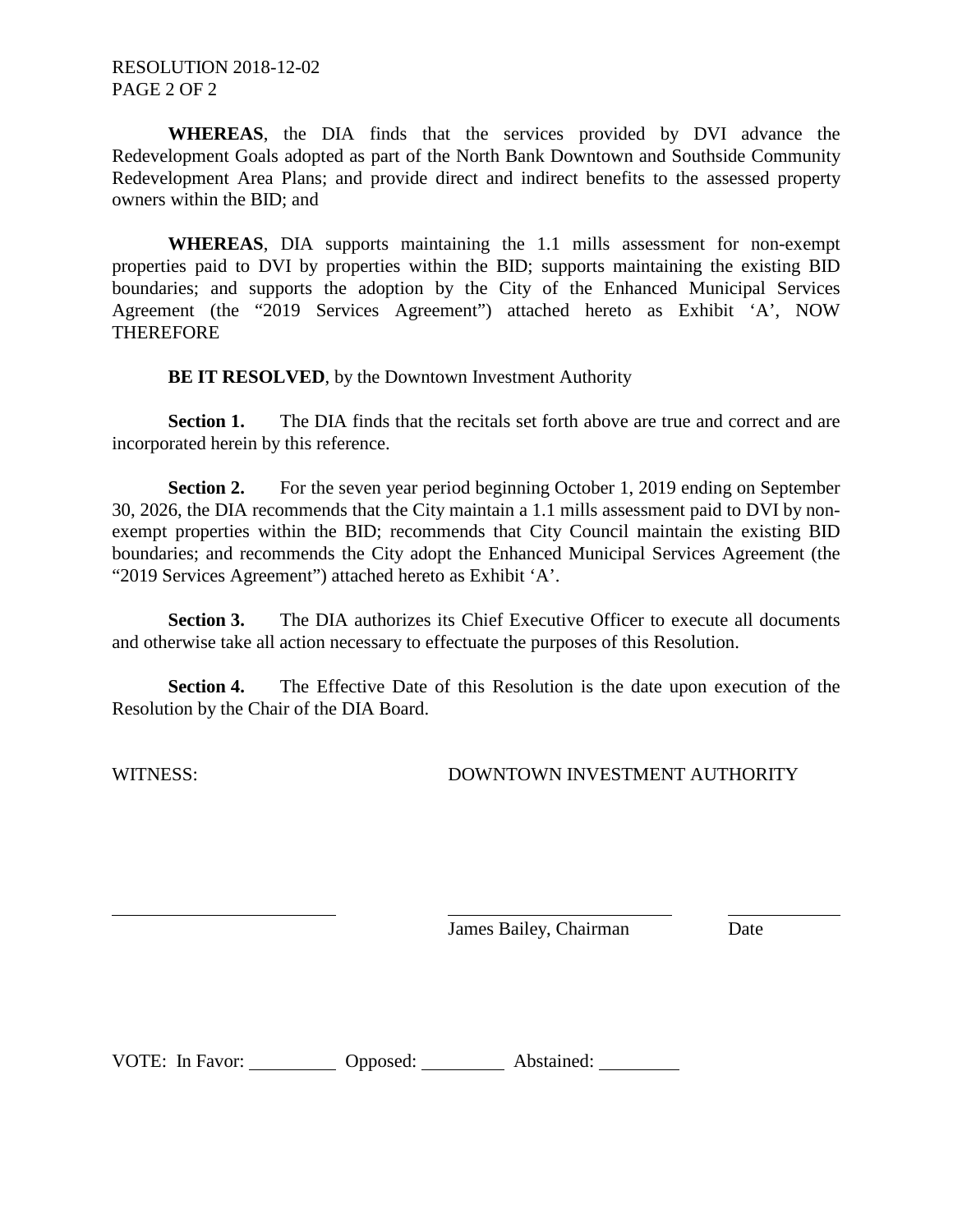## **A RESOLUTION OF THE DOWNTOWN INVESTMENT AUTHORITY ("DIA") AMENDING SECTIONS 4 AND 5 OF RESOLUTION 2018-08-04 ATTACHED HERETO AS EXHIBIT 'A'; AUTHORIZING THE CHIEF EXECUTIVE OFFICER TO EXECUTE THE CONTRACTS AND DOCUMENTS AND OTHERWISE TAKE ALL NECESSARY ACTION IN CONNECTION THEREWITH TO EFFECTUATE THE PURPOSES OF THIS RESOLUTION; PROVIDING AN EFFECTIVE DATE.**

**WHEREAS**, pursuant to Ordinance 2014-460-E, DIA is the "Master Developer" with respect to the Consolidated Downtown Development of Regional Impact ("DRI") Development Order; and

**WHEREAS,** pursuant to resolution 2018-08-04 the Downtown Investment Authority (the "DIA") allocated up to 120 units of Multi-Family entitlements from the Northside East Component Area of the Consolidated Downtown Development of Regional Impact (the "DRI") Development Order; and

**WHEREAS**, Blue Sky Communities, LLC, were only pursuing Low Income Housing Tax Credits ("LIHTCs") through the Florida Housing Finance Corporation at the time 2018-08- 04 was adopted by DIA; and

**WHEREAS,** Blue Sky Communities, LLC, now have applied for an award from the Florida Housing Finance Corporation (the "FHFC") of State Apartment Incentive Loan program ("SAIL"); and

**WHEREAS,** a SAIL is anticipated to be made during March 2019; and

**WHEREAS,** it is the intent of the DIA to extend certain dates in Resolution 2018-08-04 to be consistent with the anticipated timing of a SAIL award by FHFC; and

**WHEREAS,** upon a SAIL award to the Master Developer by the FHFC for the Development, the DIA Chief Executive Officer will determine, by availability of unencumbered multi-family entitlements, which phase or phases to effectuate the allocation, NOW **THEREFORE** 

**BE IT RESOLVED,** by the Downtown Investment Authority

**Section 1.** The DIA finds that the recitals set forth above are true and correct and are incorporated herein by this reference.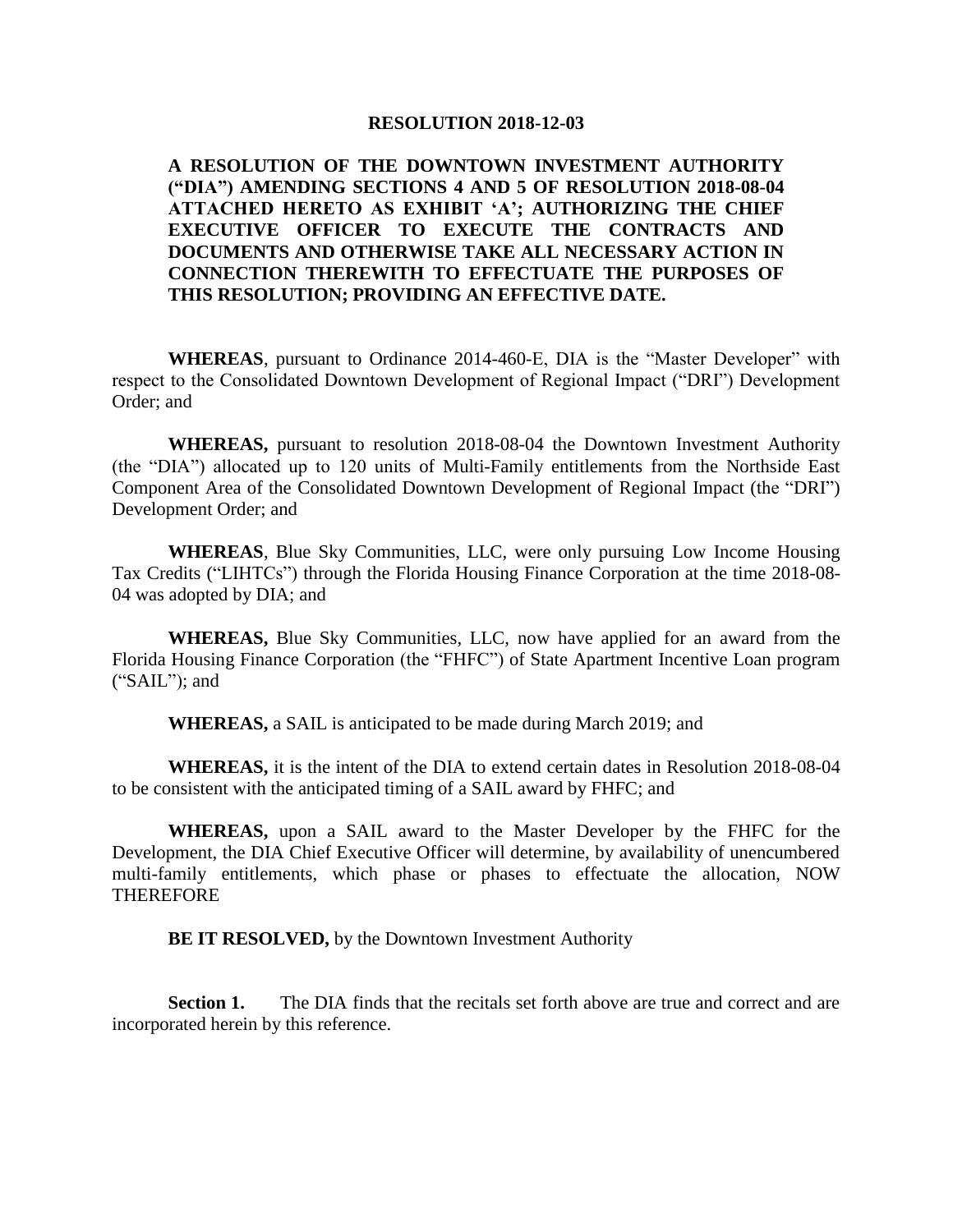## RESOLUTION 2018-12-03 PAGE 2 OF 2

**Section 2.** The DIA finds that this Resolution 2018-12-03 is consistent with and in furtherance of the North Bank Downtown and Southside Community Redevelopment Area Plans adopted as part of the Business Investment and Development Plan, and in particular Redevelopment Goal 2, which reads: *Increase rental and owner-occupied housing downtown, targeting key demographic groups seeking a more urban lifestyle.*

**Section 3.** Sections 4 and 5 of Resolution 2018-08-04 are hereby amended as follows:

> *Section 4.* In the event that Blue Sky Communities, LLC, or their assigns, fails to receive a **LIHTC SAIL** award from the Florida Housing Finance Corporation on or by February 1, 2019, April 1, 2019, this Resolution 2018-08-04 and the allocation of entitlements shall become null and void without any further action by the DIA. The DIA Chief Executive Officer may grant a 30 day extension at their sole discretion.

> *Section 5.* Should Blue Sky Communities, LLC, or their assigns, fail to obtain a permit for vertical construction within 12 months from a LIHTC SAIL award by FHFC, this Resolution 2018-08-04 and the allocation of entitlements shall become null and void without any further action by the DIA. The DIA Chief Executive Officer may grant a 60 day extension at their sole discretion.

**Section 4.** All other terms and conditions of DIA Resolution 2018-08-04 and the allocation of up to 120 units of multi-family development rights conveyed therein remains in full force and affect as amended hereby.

WITNESS: DOWNTOWN INVESTMENT AUTHORITY

James Bailey, Chairman Date

VOTE: In Favor: Opposed: Abstained: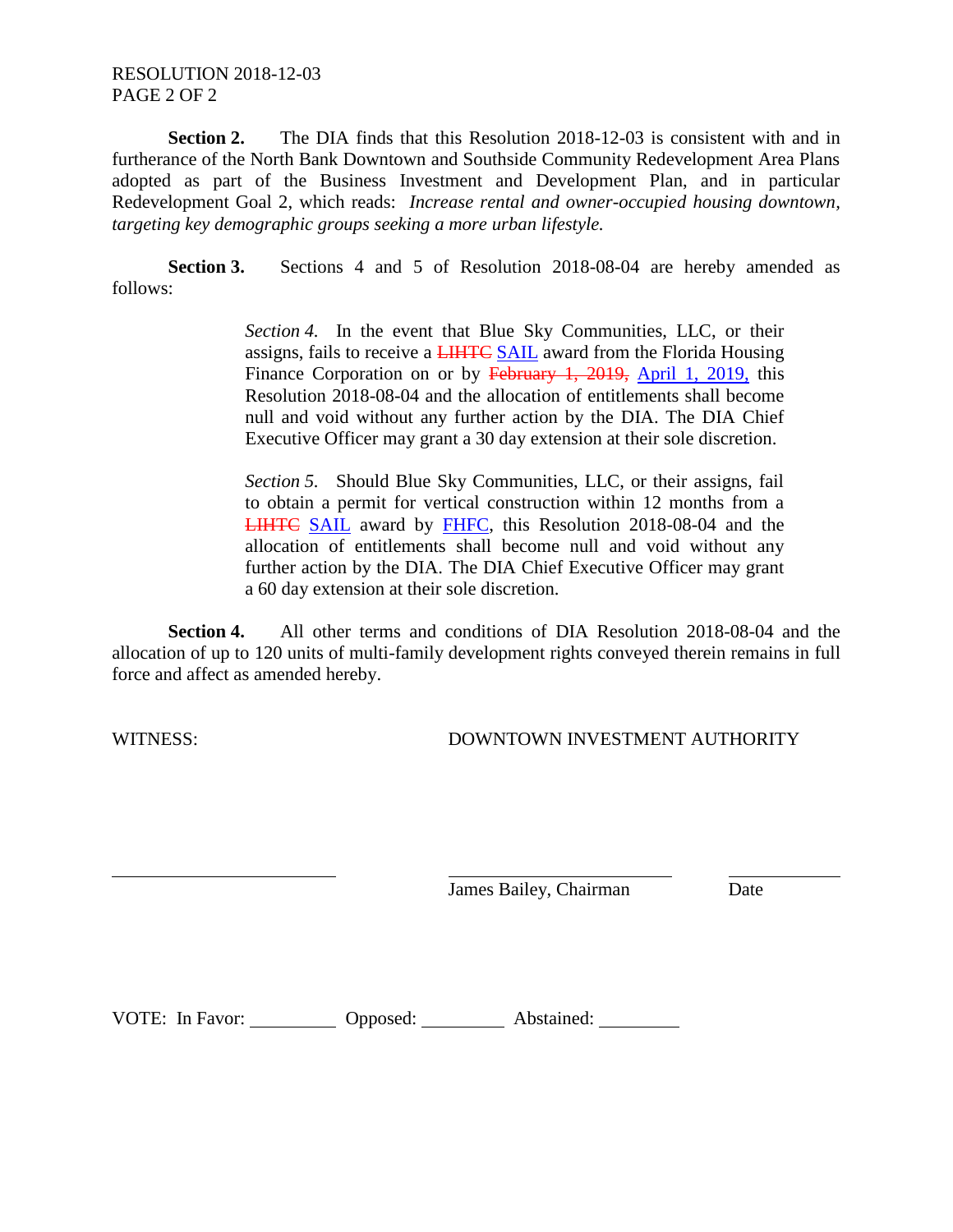# RESOLUTION 2018-12-03 EXHIBIT 'A'

#### **RESOLUTION 2018-08-04**

**A RESOLUTION OF THE DOWNTOWN INVESTMENT AUTHORITY ("DIA") ALLOCATING UP TO 120 UNITS OF MULTI-FAMILY ENTITLEMENTS FROM THE NORTHSIDE EAST COMPONENT AREA OF THE CONSOLIDATED DOWNTOWN DEVELOMPENT OF REGIONAL IMPACT ("DRI") TO BLUE SKY COMMUNITIES LLC; AUTHORIZING THE DIA CHIEF EXECUTIVE OFFICER TO EXECUTE ANY CONTRACTS AND DOCUMENTS AND OTHERWISE TAKE ALL NECESSARY ACTION IN CONNECTION THEREWITH TO EFFECTUATE THE PURPOSES OF THIS RESOLUTION; PROVIDING FOR AN EFFECTIVE DATE.**

**WHEREAS**, pursuant to Ordinance 2014-0460-E, DIA is the "Master Developer" with respect to the Consolidated Downtown Development of Regional Impact ("DRI") Development Order; and

**WHEREAS**, Blue Sky Communities, LLC, proposes to construct up to 120 multi-family units ("Development") at the corner of Newnan Street and Ashley Street within the Northside East Component Area of the Consolidated Downtown DRI; and

**WHEREAS**, the Development is predicated on an award from the Florida Housing Finance Corporation of Low Income Housing Tax Credits ("LIHTCs"); and

**WHEREAS**, an award of LIHTCs will not be made until January 2019; and

**WHEREAS**, it is the intent of the DIA to allocate up to 120 multi-family units of entitlements from the Northside East Component area of the DRI, predicated upon an award of LIHTCs to Blue Sky Communities, LLC, by the Florida Housing Finance Corporation; and

**WHEREAS**, upon an award by Florida Housing Finance Corporation of LIHTCs to Blue Sky Communities, LLC, the DIA Chief Executive Officer will determine, by availability of unencumbered multi-family entitlements, which phase or phases to effectuate the allocation, NOW THEREFORE

**BE IT RESOLVED**, by the Downtown Investment Authority

**Section 1.** The DIA finds that the recitals set forth above are true and correct and are incorporated herein by this reference.

**Section 2.** The DIA finds that this Resolution 2018-08-04 is consistent with and in furtherance of the North Bank Downtown and Southside Community Redevelopment Area Plans adopted as part of the Business Investment and Development Plan, and in particular Redevelopment Goal 2, which reads: *Increase rental and owner-occupied housing downtown, targeting key demographic groups seeking a more urban lifestyle.*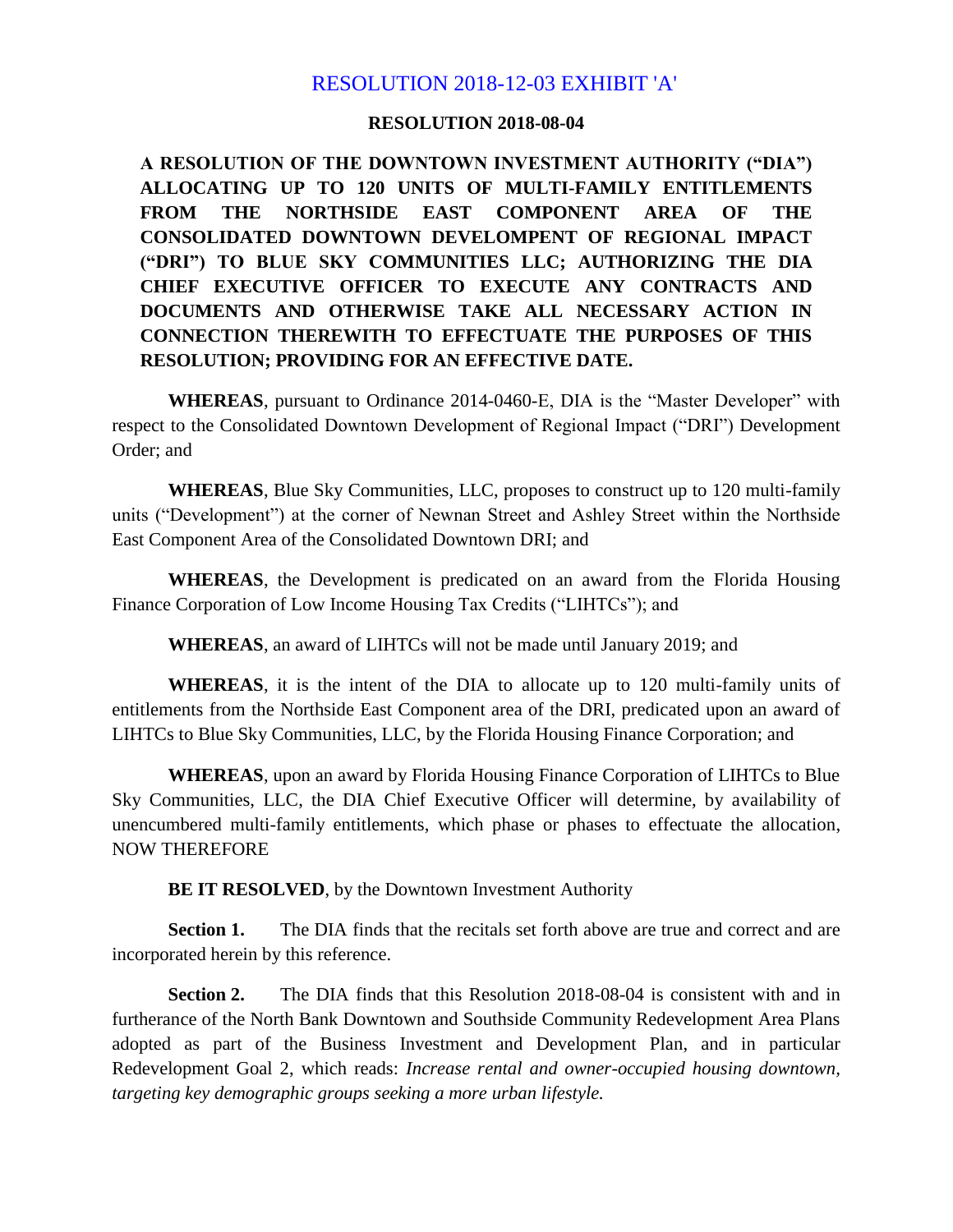#### RESOLUTION 2018-08-04 PAGE 2 OF 3 RESOLUTION 2018-12-03 EXHIBIT 'A'

**Section 3.** The DIA allocates up to 120 multi-family units of development rights (a/k/a entitlements) to Blue Sky Communities, LLC, for use on Duval County Tax Parcels 073987 0000 and 073988 0000. Upon confirmation of a LIHTCs award by the Florida Housing Finance Corporation to Blue Sky Communities, LLC, the DIA Chief Executive Officer will effectuate the allocation of up to 120 multi-family units of Phase I entitlements; in the event that there are insufficient Phase I entitlements at that time, any necessary entitlements will be allocated from Phase II; in the event that there are insufficient Phase II entitlements at that time, any necessary entitlements will be allocated from Phase III. An allocation of Phase II or Phase III entitlements are in accordance with Future Land Use Element Policy 2.3.10 adopted as part of the 2030 Comprehensive Plan.

**Future Land Use Element Policy 2.3.10:** *The Downtown DRI shall maintain adopted Levels of Service in the 2030 Comprehensive Plan for all public facilities (drainage, sanitary sewer, solid waste, potable water, recreation, and when applicable, schools) reviewed under concurrency, except for transportation facilities, which shall be governed by the Consolidated Downtown DRI Development Order through Phase I, and the Mobility Plan for development authorized for Phases II and III of the DRI.*

**Section 4.** In the event that Blue Sky Communities, LLC, or their assigns, fails to receive a LIHTC award from the Florida Housing Finance Corporation on or by February 1, 2019, this Resolution 2018-08-04 and the allocation of entitlements shall become null and void without any further action by the DIA. The DIA Chief Executive Officer may grant a 30 day extension at their sole discretion.

Section 5. Should Blue Sky Communities, LLC, or their assigns, fail to obtain a permit for vertical construction within 12 months from a LIHTC award, this Resolution 2018-08- 04 and the allocation of entitlements shall become null and void without any further action by the DIA. The DIA Chief Executive Officer may grant a 60 day extension at their sole discretion.

**Section 6.** Should Blue Sky Communities, LLC, or their assigns, fail to commence construction within 6 months of the issuance of a permit for vertical construction this Resolution 2018-08-04 and the allocation of entitlements shall become null and void without any further action by the DIA. The DIA Chief Executive Officer may grant a 60 day extension at their sole discretion.

**Section 7.** Blue Sky Communities, LLC, may assign the allocation of entitlements upon approval by the DIA Chief Executive Officer, who shall not unduly withhold such approval.

**Section8.** The DIA Chief Executive Officer is authorized to execute any contracts and documents and otherwise take all necessary action in connection therewith to effectuate the purposes of this resolution.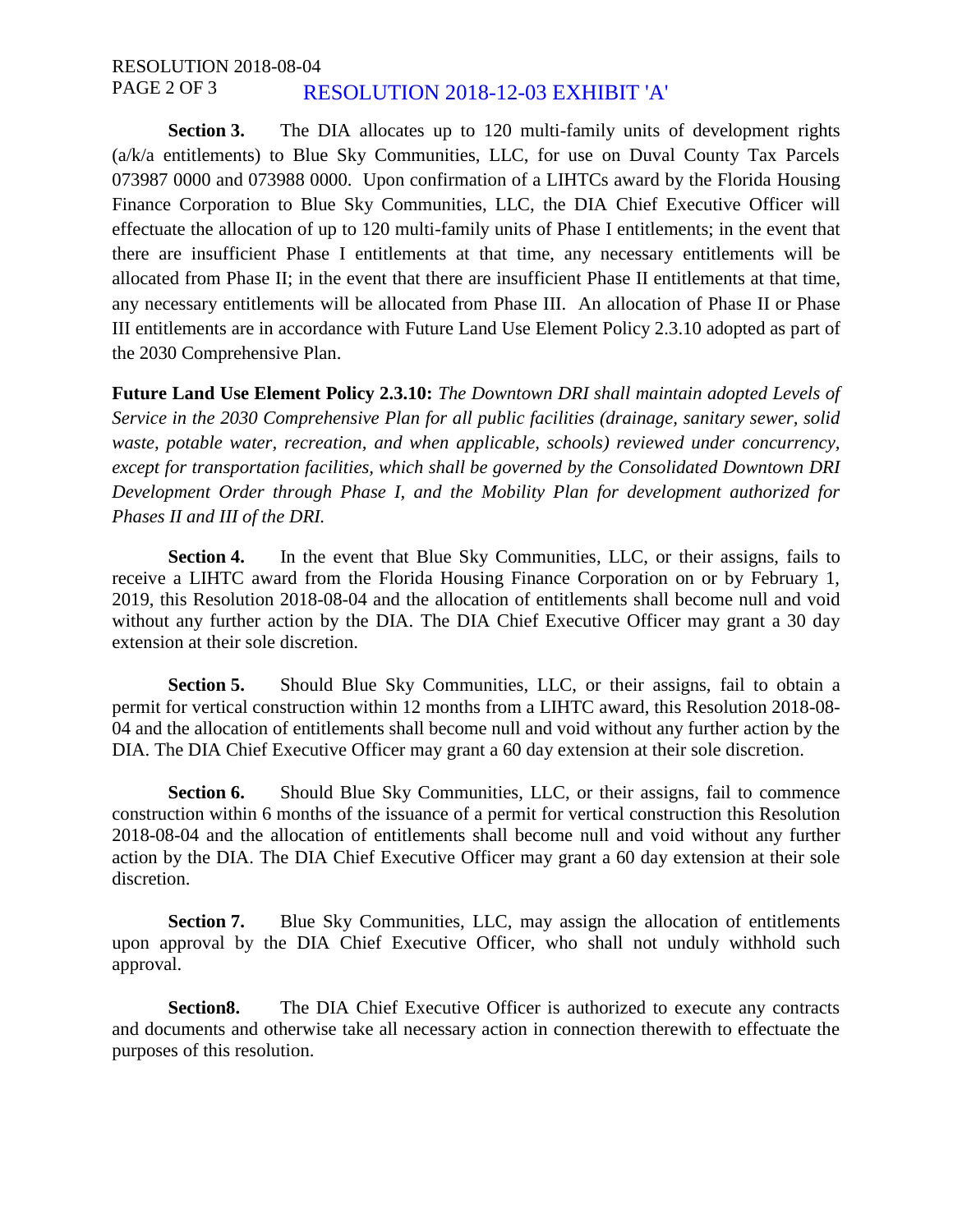#### RESOLUTION 2018-08-04 PAGE 3 OF 3 RESOLUTION 2018-12-03 EXHIBIT 'A'

**Section 9.** This Resolution, 2018-08-04, shall become effective on the date it is signed by the Chair of the DIA Board.

\_\_\_\_\_\_\_\_\_\_\_\_\_\_\_\_\_\_\_\_\_\_

# WITNESS: **DOWNTOWN INVESTMENT AUTHORITY**

James Bailey, Chairman Date

VOTE: In Favor: \_\_\_\_\_\_\_\_ Opposed: \_\_\_\_\_\_\_\_ Abstained: \_\_\_\_\_\_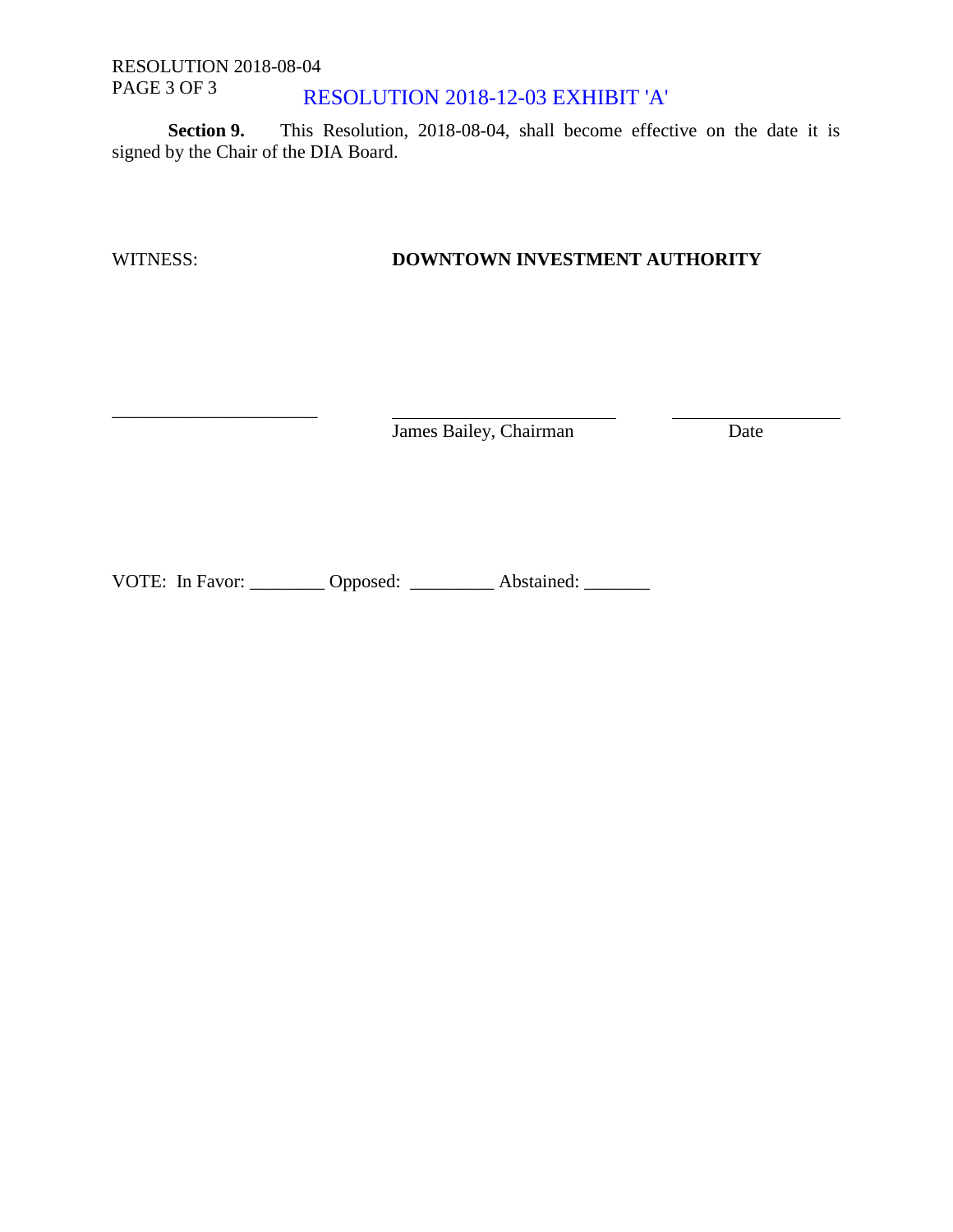**A RESOLUTION OF THE DOWNTOWN INVESTMENT AUTHORITY ("DIA") SUPPORTING THE ADOPTION BY THE CITY COUNCIL OF CITY COUNCIL BILL NUMBER 2018-771, WHICH BILL AMENDS THE CONSOLIDATED DOWNTOWN DEVELOPMENT OF REGIONAL IMPACT ("DRI") DEVELOPMENT ORDER TO EXPAND THE GEOGRAPHIC BOUNDARY DESCRIPTION OF THE PROPERTY IDENTIFIED WITHIN THE DRI DEVELOPMENT ORDER TO INCLUDE THAT PROPERTY KNOWN AS METROPOLITAN PARK AND ALSO THAT PARCEL OF LAND COMMONLY REFERRED TO AS "LOT J" LOCATED ADJACENT TO AND WESTERLY OF TIAA BANK FIELD; AUTHORIZING THE CHIEF EXECUTIVE OFFICER TO EXECUTE ALL DOCUMENTS AND OTHERWISE TAKE ALL NECESSARY ACTION IN CONNECTION THEREWITH TO EFFECTUATE THE PURPOSES OF THIS RESOLUTION; PROVIDING AN EFFECTIVE DATE.**

**WHEREAS,** the City Council has adopted a Development Order, as from time to time amended, for the Consolidated Downtown DRI; and

**WHEREAS**, the City Council may, from time to time, amend the Consolidated Downtown DRI Development Order; and

**WHEREAS**, that property known as the Shipyards is currently entitled with 400 marina slips, 662 residential units, 100,000 square feet of commercial/retail, 1,000,000 square feet of office, and 350 hotel rooms of Phase I Development Rights from the Northside East Component Area of the Consolidated Downtown DRI; and

**WHEREAS**, the City owns Metropolitan Park and that property known as Lot "J" adjacent to TIAA Bank Field; and

**WHEREAS**, legislation for the amendment of the Consolidated Downtown DRI Development Order has been filed to extend the existing development rights for that property known as the Shipyards to include Metropolitan Park and that property known as Lot "J" of TIAA Bank Field; and

**WHEREAS**, pursuant to Ordinance 2014-560-E, DIA is the "Master Developer" with respect to the Consolidated Downtown Development of Regional Impact ("DRI") Development Order; and

**WHEREAS**, the extension of the development rights to include Metropolitan Park and Lot "J" does not allocate or otherwise grant development rights to a third party; and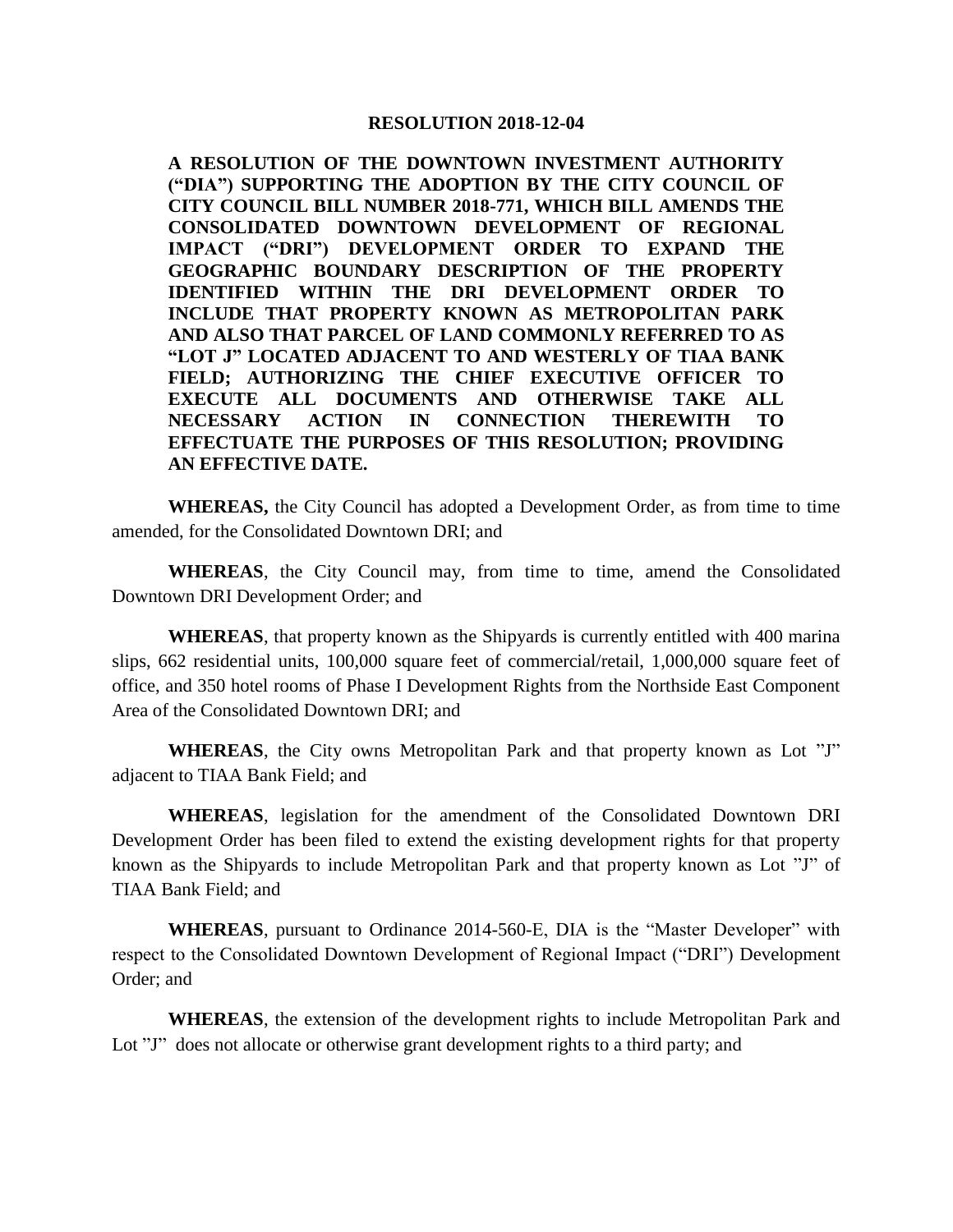**WHEREAS**, a separate action by the DIA as the Master Developer for the Consolidated Downtown DRI will be required for any allocation of those development rights associated with this Resolution and City Council Bill number 2018-771; and

**WHEREAS**, the extension of development rights does not decrease the unencumbered Phase I development rights nor decrease the DIA's ability to allocate those unencumbered Phase I development rights; and

**WHEREAS**, the DIA recognizes that by extending the development rights to include the Metropolitan Park and Lot "J" promotes flexibility in master planning and redevelopment within this area of Downtown, NOW THEREFORE

**BE IT RESOLVED**, by the Downtown Investment Authority

**Section 1.** The DIA finds that the recitals set forth above are true and correct and are incorporated herein by this reference.

**Section 2.** The DIA recommends that City Council adopt Ordinance 2018-771, effectuating the amendment of the Consolidated Downtown DRI Development Order substantively as follows:

# **Section B. "General Conditions"**

# **Northside East Component Area Table A**

Note: That property known as the Shipyards,  $aAn$  approximately  $44.7-94$  acre area located between Metropolitan Park and Berkman Plaza comprised of those riverfront properties commonly referred to as the "Shipyards" and "Metropolitan Park" together with property commonly referred to as Lot J and located on the north side of Gator Boulevard west of the Daily's Place Amphitheatre, shall be allowed to be developed with the following Phase I development rights at any time through December 31, 2018, notwithstanding any limitations in this Development Order regarding phasing, buildout dates, or termination dates: 400 marina boat slips plus such additional amounts which may be approved without the need for modification of the DRI under Section 380.06(24)(k), Florida Statutes, 662 residential units, 100,000 square feet of commercial space, 1,000,000 square feet of office, 350 hotel rooms, 3,915 on-site parking spaces, and 4,160 offsite parking spaces. Such rights may be converted by the JEDC Downtown Investment Authority or its designated successor (which may include the developer of the Shipyards site) using Table 1 below (which is based on the ITE Trip Generation Manual, 7th Edition (see Table 2) by notifying the City, the DCA and the NEFRC of the conversion in writing, without a Notice to Proposed Change or other approval.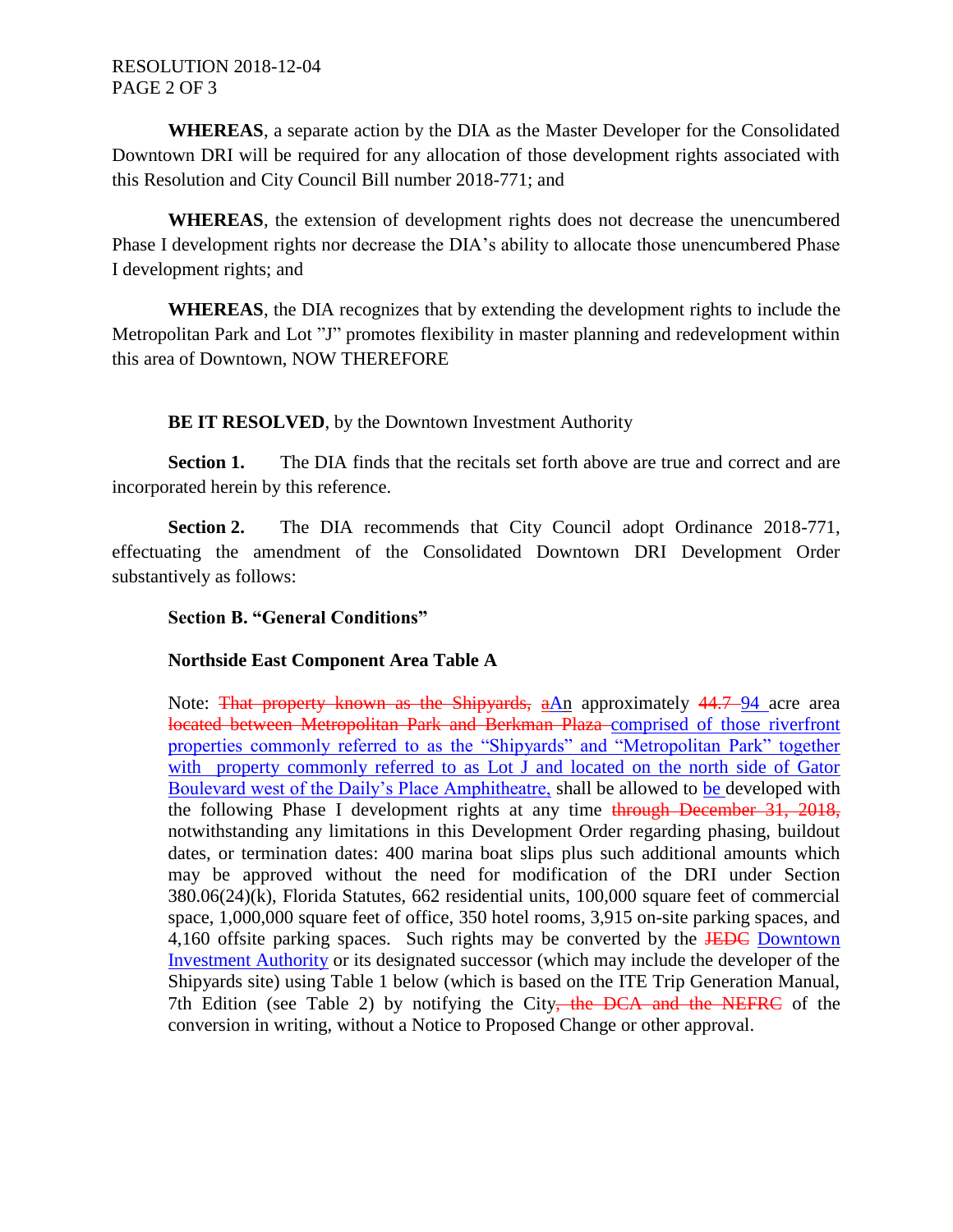## **Section C. "Specific Conditions"**

## **Subsection 4. "Vegetation and Wildlife"**

e. The Shipyards Marina consisting of a A 400-slip docking facility for use on riverfront property the boundaries of which are the western boundary of the Shipyards and the eastern boundary of Metropolitan Park is herein incorporated into the Consolidated Downtown DRI Development Order. The approval of the 400-slip docking facility is contingent on the Shipyards (Tri-Legacy Group, LLC) securing all Federal, State, and Local permits and approvals from applicable regulatory agencies and, to the extent that Tri-Legacy Group, LLC does not have there is not title to the submerged land under the docking facility, any necessary consent of use or submerged land lease by the Trustees of the Internal Improvement Trust Fund. All approvals associated with the required permits and approvals and subsequent renewals will comply with the Boat Facility Siting Plan apply including compliance 16 with the Duval County Manatee Protection Plan. These 400-slips are in addition to the approved and constructed 70-slip transient facility existing at Metropolitan Park.The location of the Shipyards Marina is depicted on Map 18 H-1 attached to this Ordinance.

**Section 3.** The Chief Executive Officer is hereby authorized to execute any agreements or documents and otherwise take all necessary action in connection therewith to effectuate the purposes of this Resolution.

**Section 4.** The Effective Date of this Resolution is the date upon execution of the Resolution by the Chair of the DIA Board.

\_\_\_\_\_\_\_\_\_\_\_\_\_\_\_\_\_\_\_\_\_\_

WITNESS: DOWNTOWN INVESTMENT AUTHORITY

James Bailey, Chair Date

VOTE: In Favor: Copposed: Abstained: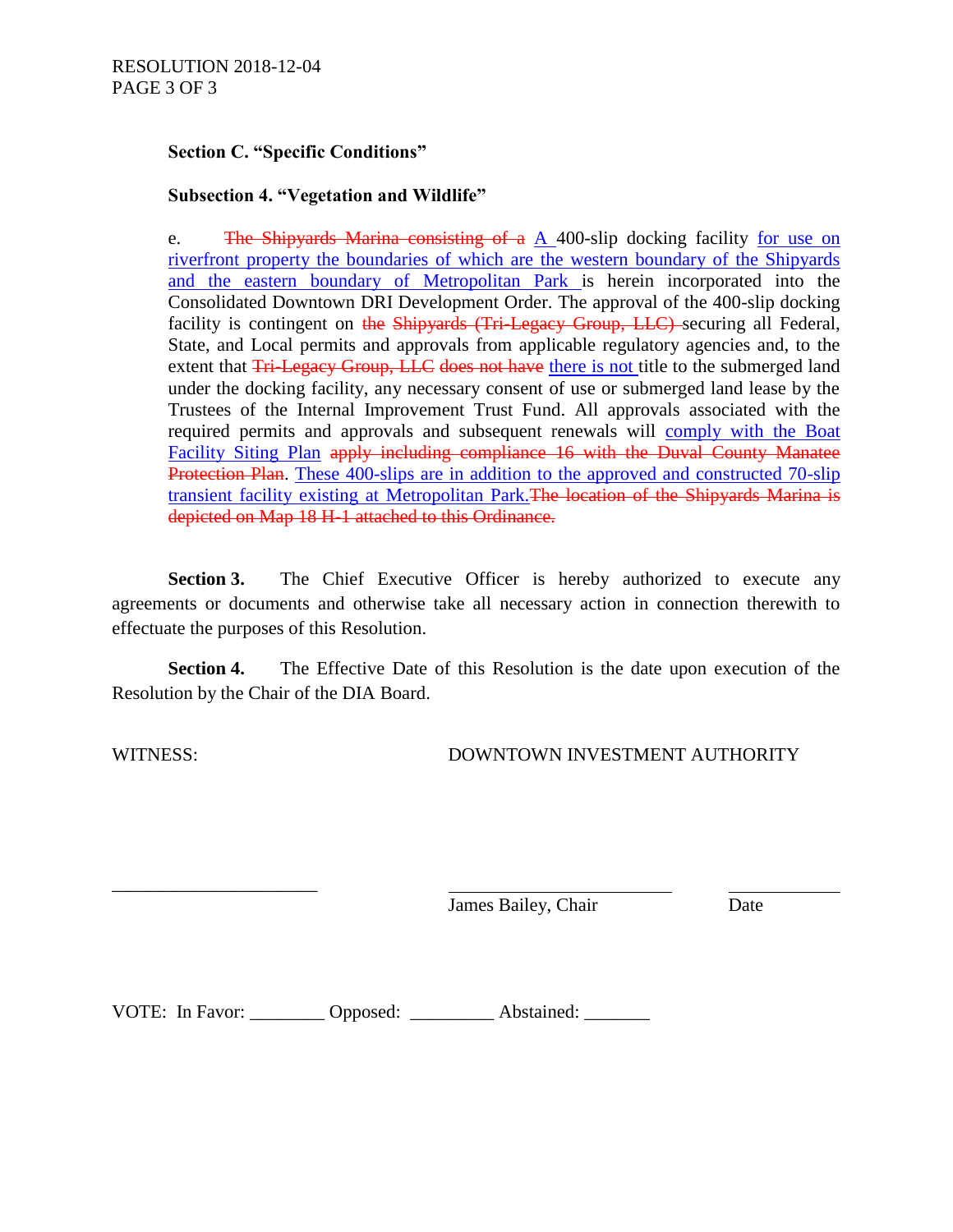**A RESOLUTION OF THE DOWNTOWN INVESTMENT AUTHORITY (THE "DIA") AUTHORIZING AND INSTRUCTING ITS INTERIM CHIEF EXECUTIVE OFFICER TO EXECUTE AN AGREEMENT FOR EXECUTIVE SEARCH SERVICES WITH JORGENSON CONSULTING, INC. PURSUANT TO P-03-19; AUTHORIZING ITS INTERIM CHIEF EXECUTIVE OFFICER TO TAKE ALL NECESSARY ACTION IN CONNECTION THEREWITH TO EFFECTUATE THE PURPOSES OF THIS RESOLUTION; PROVIDING FOR AN EFFECTIVE DATE.**

**WHEREAS**, at its September meeting the DIA instructed its outgoing Chief Executive Officer ("CEO") to cause to be issued a Request for Proposal for the purposes of procuring Executive Search Services; and

**WHEREAS,** the purpose of the Executive Search Services is to find a permanent replacement for its departing CEO; and

**WHEREAS,** the DIA appointed its Interim CEO and its Chair as the Executive Search Firm selection committee; and

**WHEREAS**, through the City's Procurement Division BID No. P-03-19 was issued soliciting proposals from Executive Search Firms; and

**WHEREAS**, the selection committee found Jorgenson Consulting, Inc., as the most responsive bidder; and

**WHEREAS**, the City's Chief of Procurement Division issued an Administrative Award to Jorgenson Consulting, Inc., NOW THEREFORE

**BE IT RESOLVED,** by the Downtown Investment Authority:

**Section 1**. The DIA finds that the recitals set forth above are true and correct and are incorporated herein by this reference.

**Section 2.** The DIA authorizes and instructs its Interim CEO to execute an agreement with Jorgenson Consulting, Inc., for the purposes of performing Executive Search Services pursuant to Bid No. P-03-19.

**Section 3.** This Resolution, 2018-12-05, shall become effective on the date it is signed by the Chair of the DIA Board.

[SIGNATURES ON FOLLOWING PAGE]